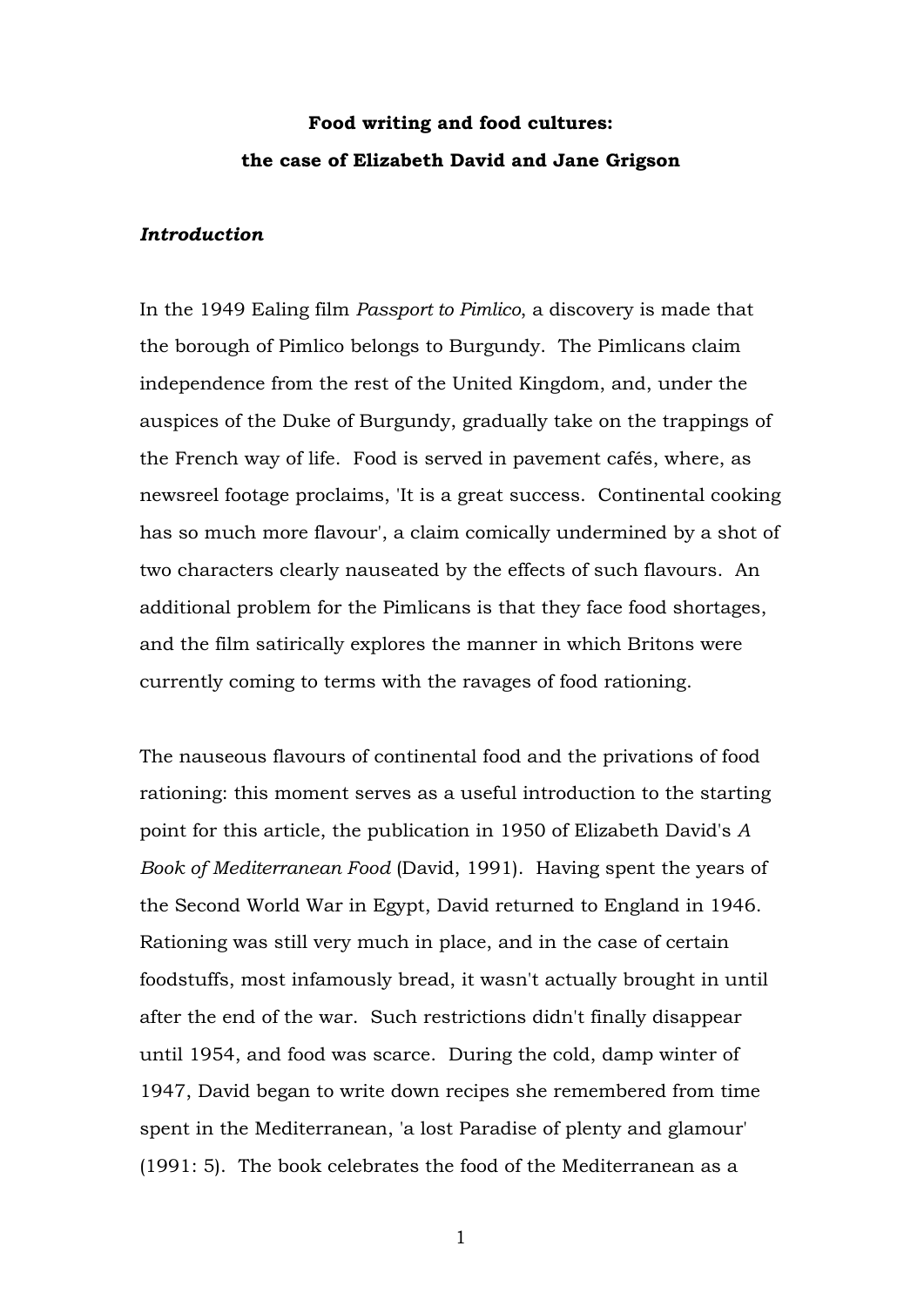delicious antidote to rationing. It was very well received, and eventually appeared as a Penguin paperback in 1955. The Preface to this edition identifies Mediterranean food as an antidote to English food itself:

the ingredients which make this cookery so essentially different from our own are available to all; they are the olive oil, wine, lemons, garlic, onions, tomatoes, and the aromatic herbs and spices which go to make up what is so often lacking in English cooking: variety of flavour and colour, and the warm, rich, stimulating smells of genuine food. (1991: 3)

By this time, Elizabeth David had already established herself as one of the foremost food writers in Britain, publishing *French Country Cooking* in 1951, *Italian Food* in 1954 and *Summer Cooking* in 1955, to be followed by *French Provincial Cooking* in 1960. She also wrote regularly for *Vogue*, *House and Garden* and the *Sunday Times* in the late 1950s, before working for the *Spectator* in the early sixties. Invited to write for the *Observer* in 1968, she declined, but recommended instead Jane Grigson, having been impressed by the latter's *Charcuterie and French Pork Cookery* which had appeared the previous year. Over the course of the 1970s, Jane Grigson published a series of critically acclaimed titles, among them *Good Things* (1971), *Fish Cookery* (1973), *The Mushroom Feast* (1975), the *Vegetable Book*  (1978) and *English Food* (1974). As the last title suggests, these texts focused less exclusively on the food of France and the Mediterranean, and directed their attention increasingly towards English food traditions. Similarly, Elizabeth David's own publications in the 1970s (*Spices, Salt and Aromatics in the English Kitchen* in 1970, and *English*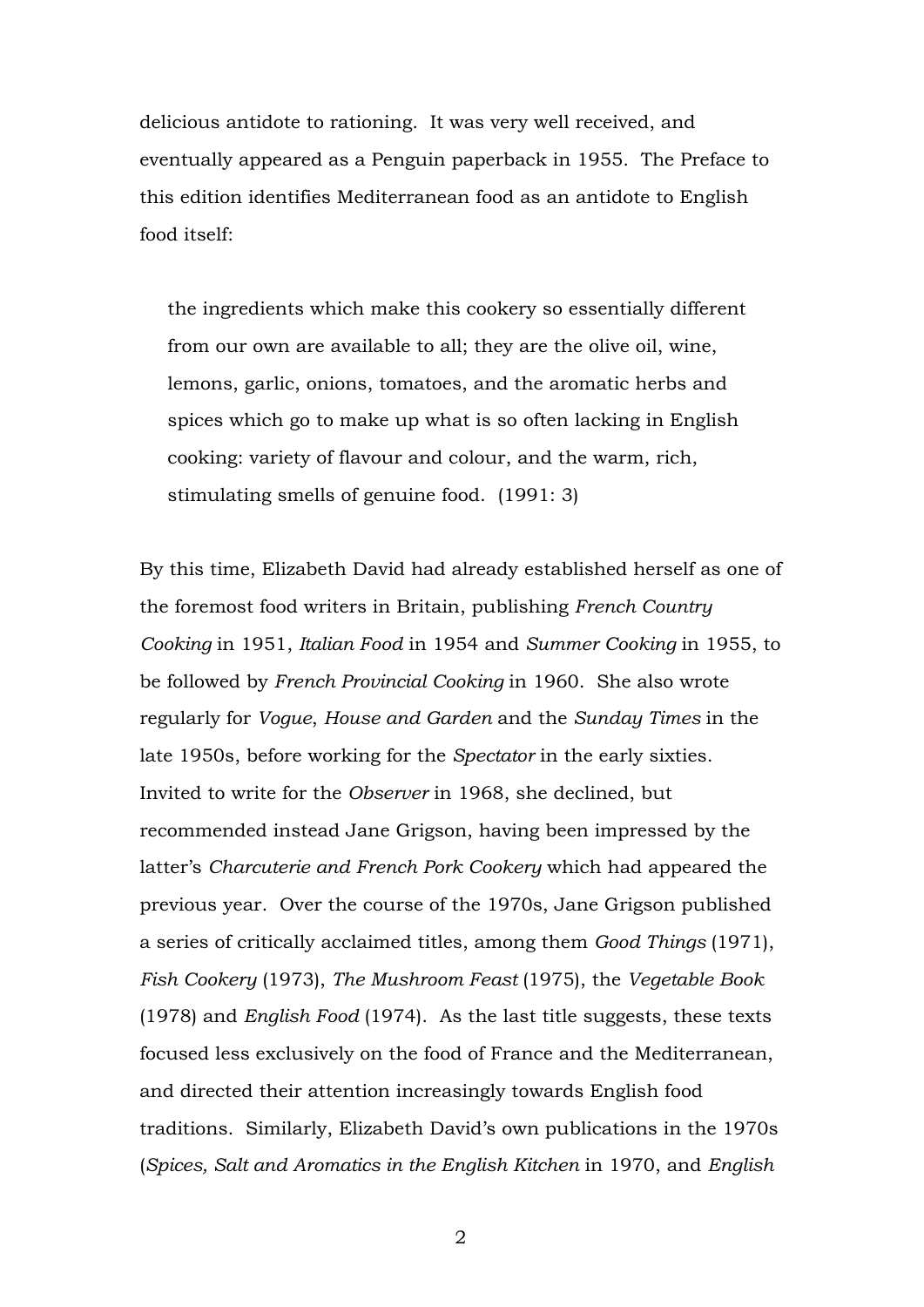*Bread and Yeast Cookery* in 1977) share with Jane Grigson's a renewed curiosity in English food. This historical trajectory, from a fascination with Mediterranean food in the 1950s, to a revived interest in English food by the 1970s, will be one of the principal concerns of this article, and we will explore it in relation to three interrelated issues: firstly, the style of writing adopted by David and Grigson; secondly, their position as female food writers; and thirdly, the impact of modernity upon food production and consumption.

## *Writing food*

While there has been a growth in literature attempting a sociological and cultural analysis of food practices in recent years, very little detailed attention has been paid to food writing and cookery books. Alan Warde, for example, provides a discussion of cookery columns in women's magazines, but his analysis tends towards the quantitative rather than the qualitative (Warde, 1997). David Bell and Gill Valentine include wide-ranging references to the role played by food media in a number of processes involved in the consumption of food (e.g. conceptions of body image; formations of taste), but apart from a brief discussion of Arjun Appadurai's exploration of Indian cookbooks, their book lacks a sustained analysis of food writing (Bell and Valentine, 1997; Appadurai, 1989). Meanwhile, Counihan and van Esterik's reader on *Food and Culture* maintains an anthropological bent towards the customs and traditions surrounding food, rather than looking at the way in which those conventions are mediated, reproduced or redirected by written texts (Counihan and van Esterik, 1997). Allison James has offered some interesting thoughts on the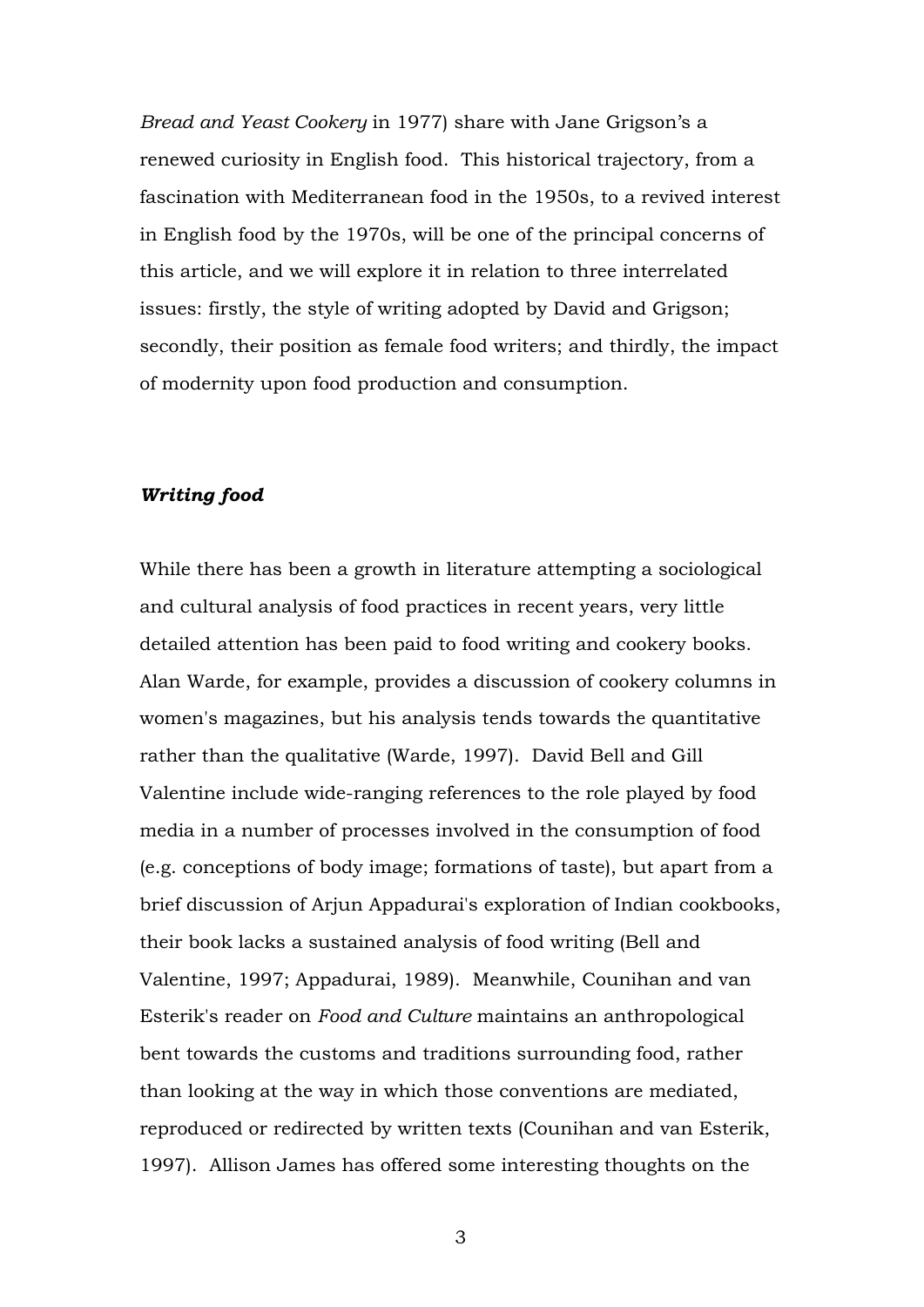relationship between cookbooks, food and identity in British culture (James, 1996; 1997), but it is probably Stephen Mennell who has provided the most detailed discussion of food writing in his book *All Manners of Food: eating and taste in England and France from the Middle Ages to the present* (Mennell, 1985). Given the historical scope of his study, there is insufficient space for him to provide a sustained analysis of writers such as David and Grigson. However, what is instructive for our purposes is his discussion of gastronomic literature. He conceives the latter as a primarily French tradition, citing the work of Grimod, Brillat-Savarin, de Pomiane, Carême, and others, and distinguishes it from the cookery book proper, which simply seeks to provide a range of recipes. In contrast, the gastronomic literary text can be identified in terms of its preoccupation with at least one of four concerns: firstly, to set out certain rules of etiquette or 'correct' practice (1985: 270); secondly, to provide a dietetic perspective; thirdly, to provide 'a brew of history, myth, and history serving as myth' (1985: 270); and fourthly, to nostalgically evoke 'memorable meals' (1985: 271). Having outlined this terrain, however, Mennell notes a certain problem with the scope of his criteria:

there is an ill-defined margin at which the gastronomic essay gradually shades into the cookery book. The more learned sort of cookery book, such as those of Dumas and Ali-Bab, or more recently of Elizabeth David or Jane Grigson might be considered gastronomic literature as much as cookery books. In either case, they seem to be intended to be read as literature. (Mennell, 1985: 271)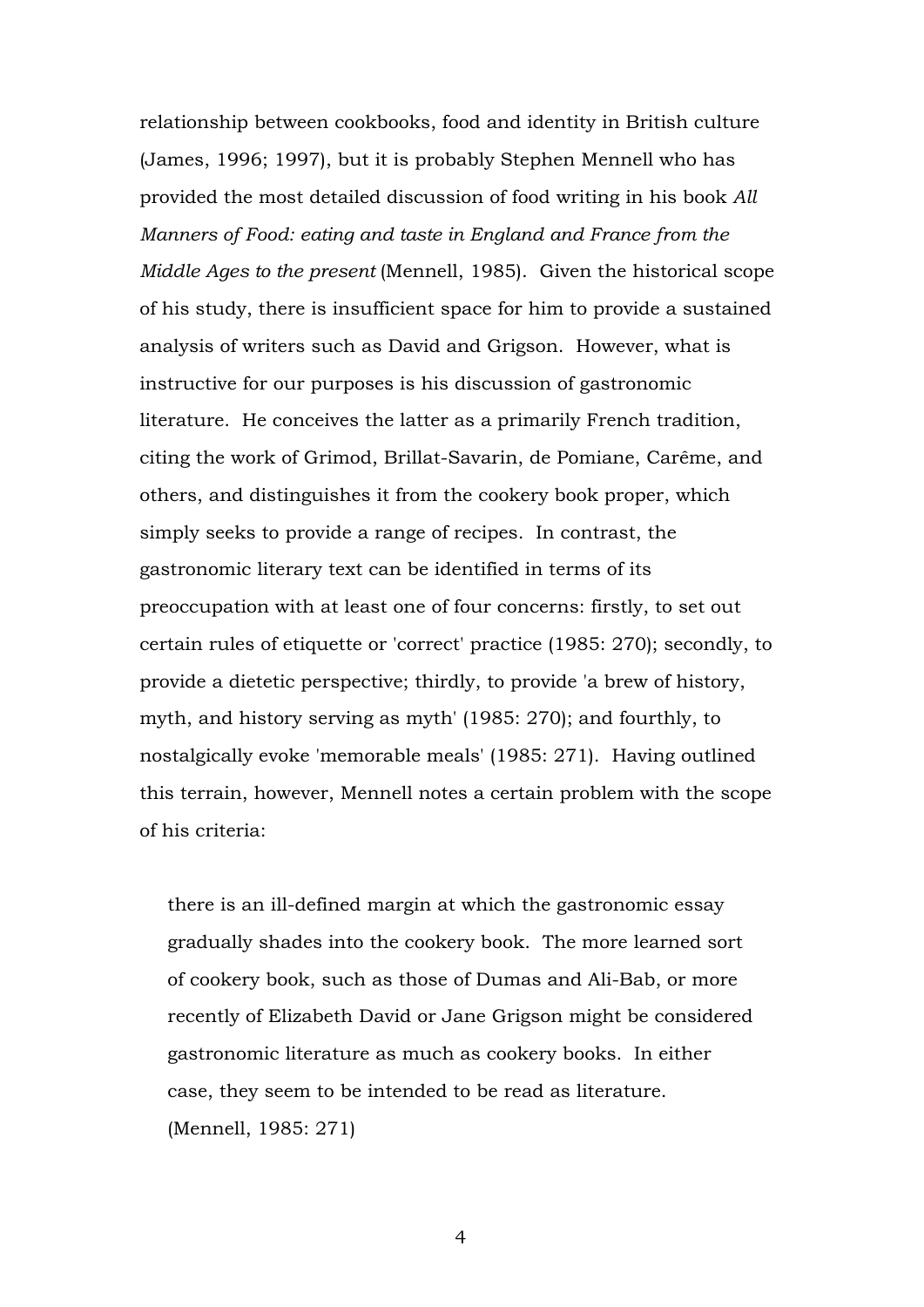It is worth pausing to consider Mennell's observation at some length. Firstly, while David and Grigson's writings have been marketed in the form of the cookery book, there is doubtless a considerable erudition to them: many of their books can indeed be read not simply as cookery manuals, but as a form of culinary, historical literature. Such texts seem to fulfil at least two of Mennell's criteria, those of providing a brew of history and myth, and of evoking memorable meals. The chapter on pasta in Elizabeth David's *Italian Food*, for example, not only includes an account of the origins of pasta, but also a lengthy discussion of Marinetti's discourse on futurist cooking, and particularly his aversion to pasta on the grounds that 'it is heavy, brutalizing, and gross; its nutritive qualities are deceptive; it induces scepticism, sloth, and pessimism' (David, 1989: 65). David goes on to identify the complicity between futurism and fascism. Meanwhile, in *French Provincial Cooking*, the account of the flavours of each region is heavily indebted to David's personal reminiscences about meals taken and markets visited. Similarly, when in *Good Things* Grigson wrote on strawberries, the subject of her first *Observer* column, her discussion of the origin of the modern strawberry leads into an irreverent reading of Jane Austen's *Emma* ('How modern pickers would have laughed'), and then to a reflection on Hieronymous Bosch's 'Garden of Earthly Delights' (Grigson, 1991: 303). Like David too, her work is suffused with memories of culinary habits in Northumbria, Wiltshire and Touraine, of apple tart with Wensleydale and hunting for snails (Grigson, 1992: 26; 1991: 87). Their books tend to contain not only extensive annotated bibliographies about their respective subjects, but are also peppered with a diverse range of literary and historical references. As we shall argue, this attempt to inscribe food practices within a literary, historical and cultural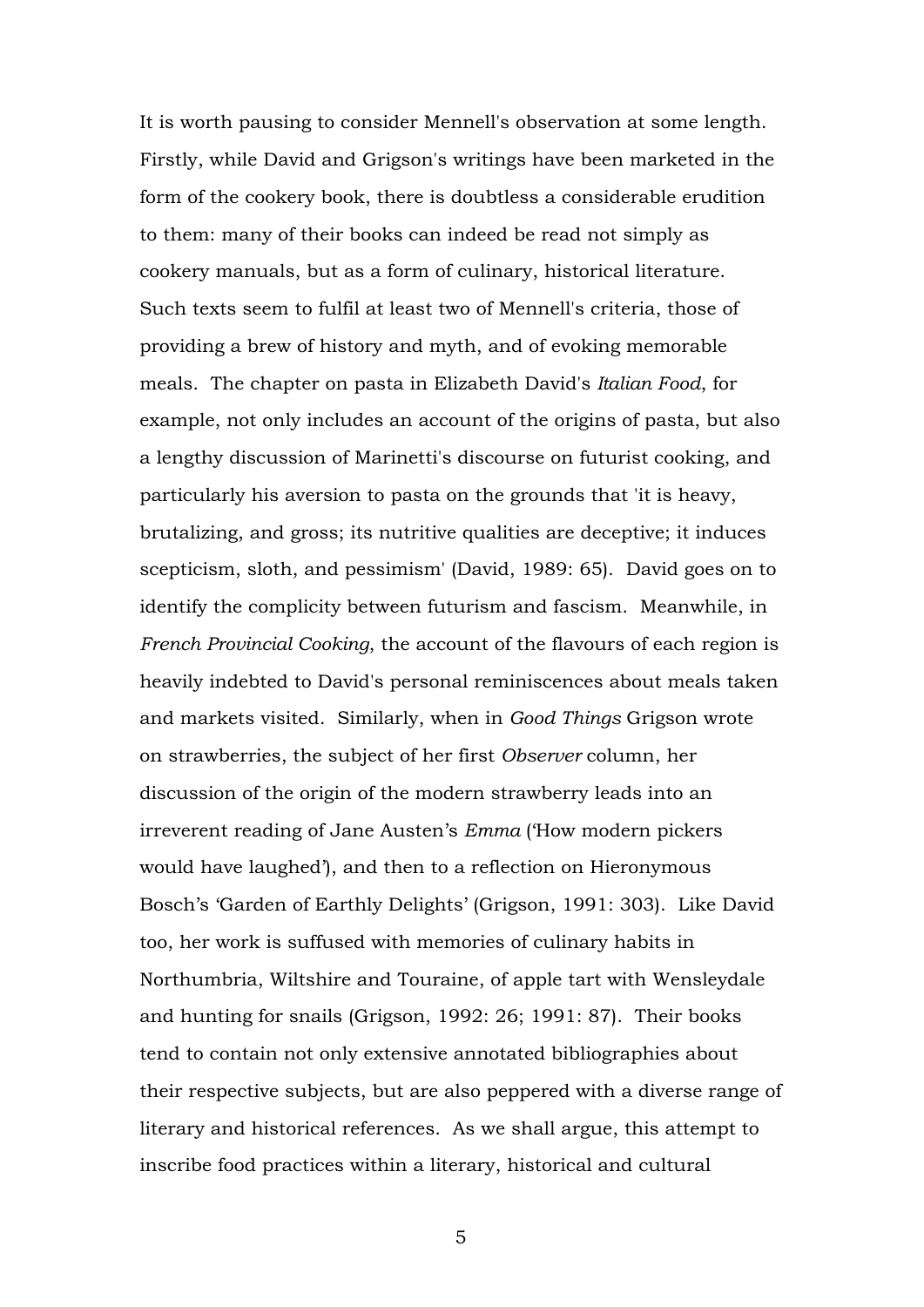framework connotes a powerful sense of tradition, which plays a part in their response to modernity.

What should be made of this erudite written style? The first point to make concerns the social background of David and Grigson, which in both cases provided them with a high degree of cultural capital, and access to a diverse range of culinary traditions. Born in 1913, David was the daughter of a Conservative MP, who at sixteen went to live with a middle-class family in France for several months. In the late 1930s she lived in Greece, before moving to Egypt, and then very briefly India, with her civil servant husband, who she soon divorced. She was a very close friend of the writer Norman Douglas, who lived in France and Italy (where he died in 1952), and who shared her love of food. Jane Grigson was born in 1928, brought up in Northumberland, and graduated from Cambridge with a degree in English in 1949. Working as an Italian translator, she published a translation of Beccaria's *Of Crime and Punishment* in 1966. She was married to the poet and critic Geoffrey Grigson, with whom she shared houses in Wiltshire and in France. Both David and Grigson, then, enjoyed frequent access to continental cuisine, and inhabited a social milieu where literary pursuits were of central importance.

### *Women writing food*

Perhaps of greater importance than their respective class positions in the formation of their written style, however, was their position as women writers. Mennell's analysis of gastronomic literature is particularly striking insofar as all of his examples of its exponents are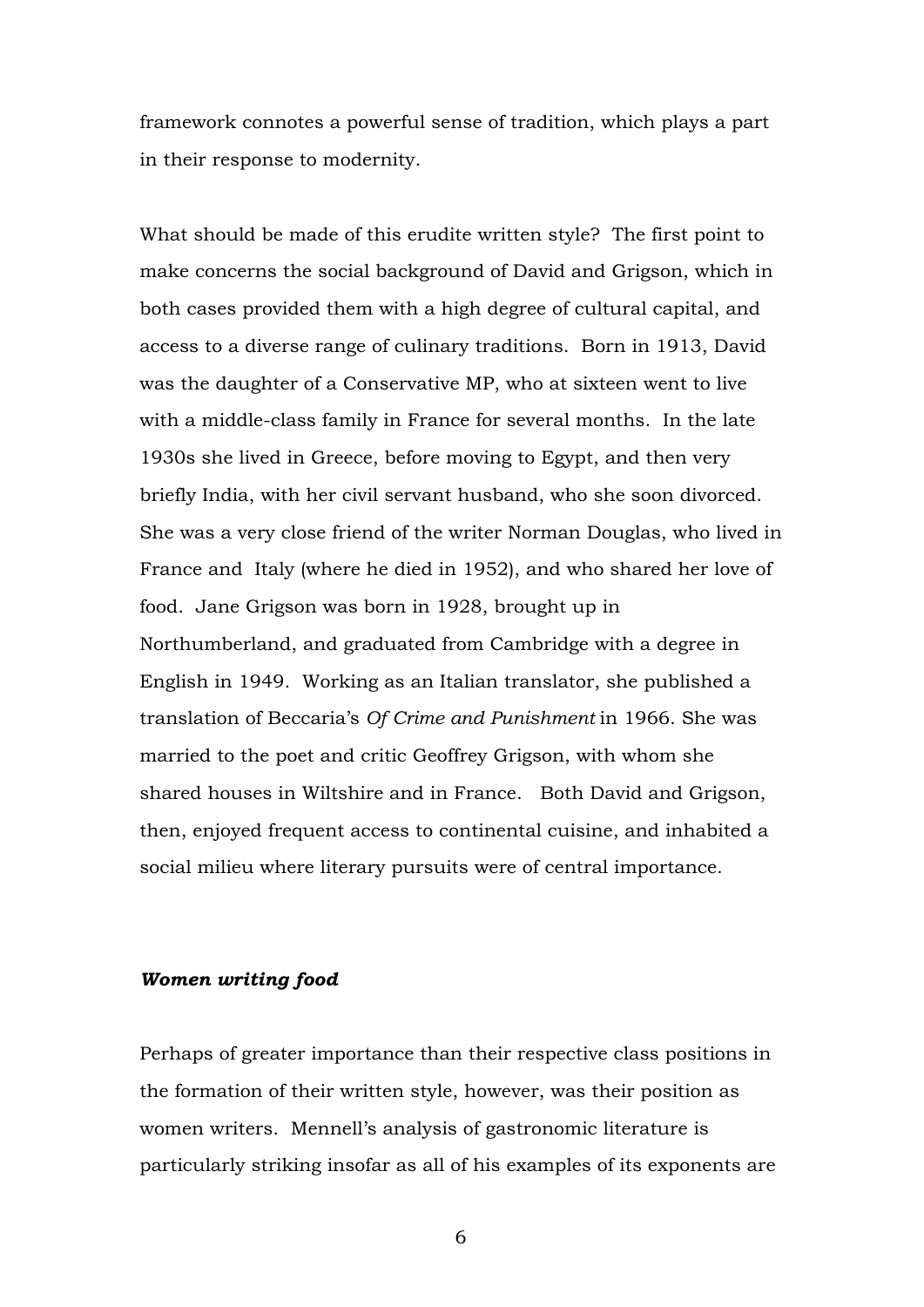men. When he cites David and Grigson in his discussion, he locates them in that 'ill-defined margin at which the gastronomic essay gradually shades into the cookery book' (Mennell, 1985: 271). The reasons why they might inhabit this ill-defined, marginal position are perhaps explained elsewhere in Mennell's study. By the start of the eighteenth century, he argues, professional cookery was essentially a male domain<sup>[1](#page-30-0)</sup>, while domestic cookery was considered to be women's work. The authorship of gastronomic literature on the one hand, and of domestic cookery books on the other, reflected this gendered division of labour. Those who pronounced on the finer points of *haute cuisine* were, as we have seen, men, while those who wrote cookery manuals for other domestic cooks - Eliza Acton and Isabella Beeton, for example, - were women. Further, Mennell concludes, 'it does not seem unfair to describe the food of the nineteenth-century English domestic cookery as rather monotonous, and above all lacking in any sense of the *enjoyment* of food' (Mennell, 1985: 214). Culinary *joie de vivre*, in other words, was articulated only in the writing of the male professional cook or gastronome. Indeed, Grigson is at times critical of this male tradition. Quoting a piece by Alexis de Soyer in which he invokes Lucullus, Vitellius and Apicius, Grigson wonders what 'the People' made of such flights of culinary fantasy (1991: 59).

While both David and Grigson were able, in the course of their work, to challenge this state of affairs, and to combine, in Mennell's terms, cookery writing with gastronomic literature, it was not a transition that was straightforwardly accomplished, as a glance at David's reflections on her own food journalism bears out. From 1955 until 1961, David wrote regular articles for the *Sunday Times*, *Vogue* and *House and Garden*. While these articles frequently revolved around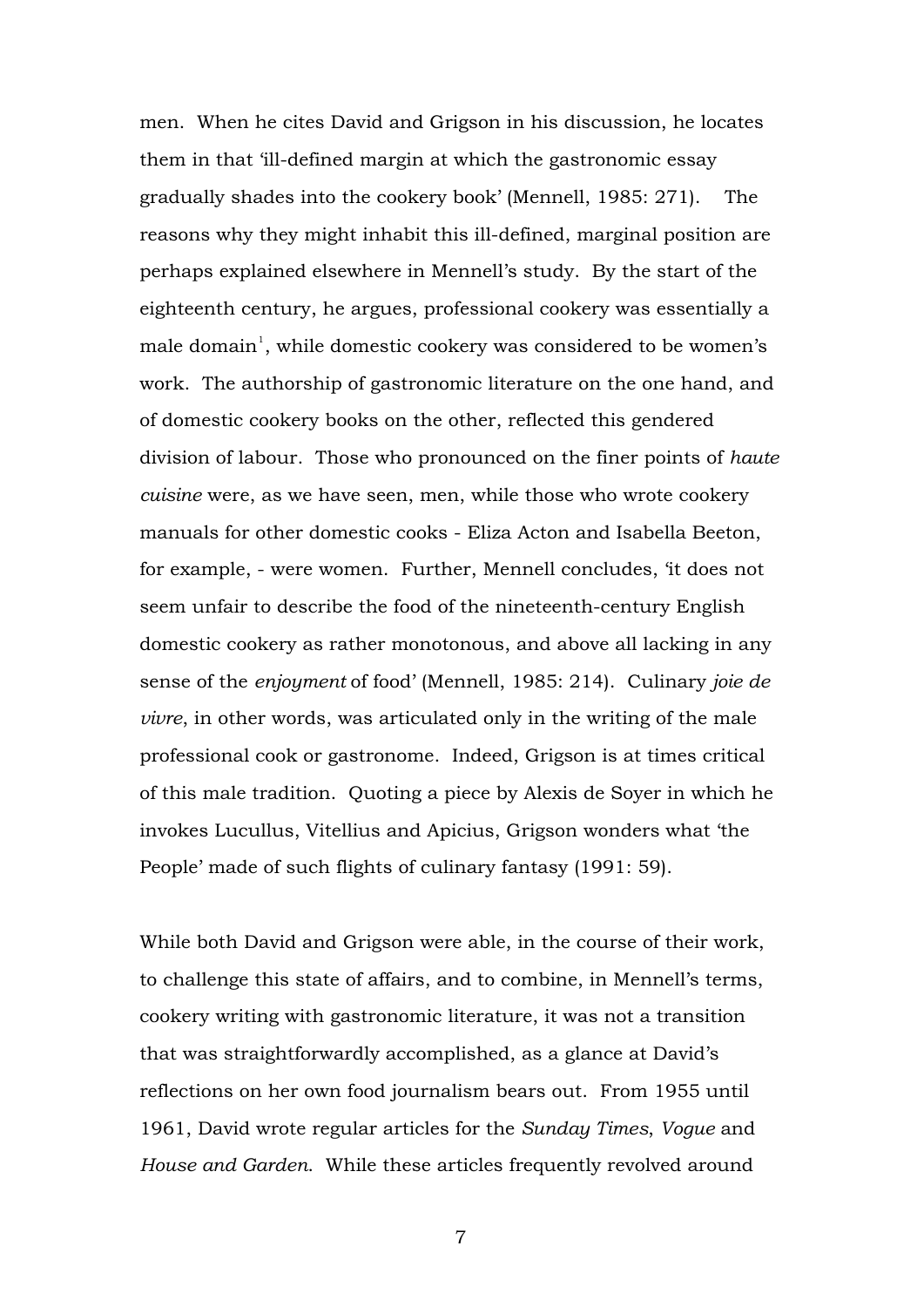her chief preoccupations in the period - French and Italian food, for example, - she nevertheless felt constrained by the format which was expected of her. Having contributed her introductory piece about her chosen subject, she complained, 'you filled the rest of your space with appropriate recipes and that was that' (David, 1986: 9). There was an expectation, in other words, to provide recipes for the domestic cook. Grigson similarly complained that 'the English, like the Americans, are always demanding "recipes"' (Grigson, 1992: xiv). That the ideal recipient of these recipes was a woman was evidenced by their publishing location. *Vogue* and *House and Garden* were specifically aimed at a female readership. Meanwhile, in the *Sunday Times*, David's fortnightly column initially appeared on a page typically surrounded by adverts for women's fashions, a gendering device which became more explicit after the magazine section was launched in 1958, from which point on her columns appeared in the subsection headed 'Mainly for Women'. Grigson also published in the colour supplement section of the *Observer*, distanced from the news section.

It was not until David went to work for the *Spectator* in 1961, that she was able to indulge her interests fully, writing pieces on food issues and food histories where the provision of recipes was not necessarily a requirement. It is noticeable, then, that it is a publication with a primarily male readership which allowed her to be 'liberated... from the straitjacket of the conventional cookery article as decreed by custom' (David, 1986: 9). What this demonstrates is that, even by the early 1960s, the gender divide between cookery writing and gastronomic literature remained institutionalized.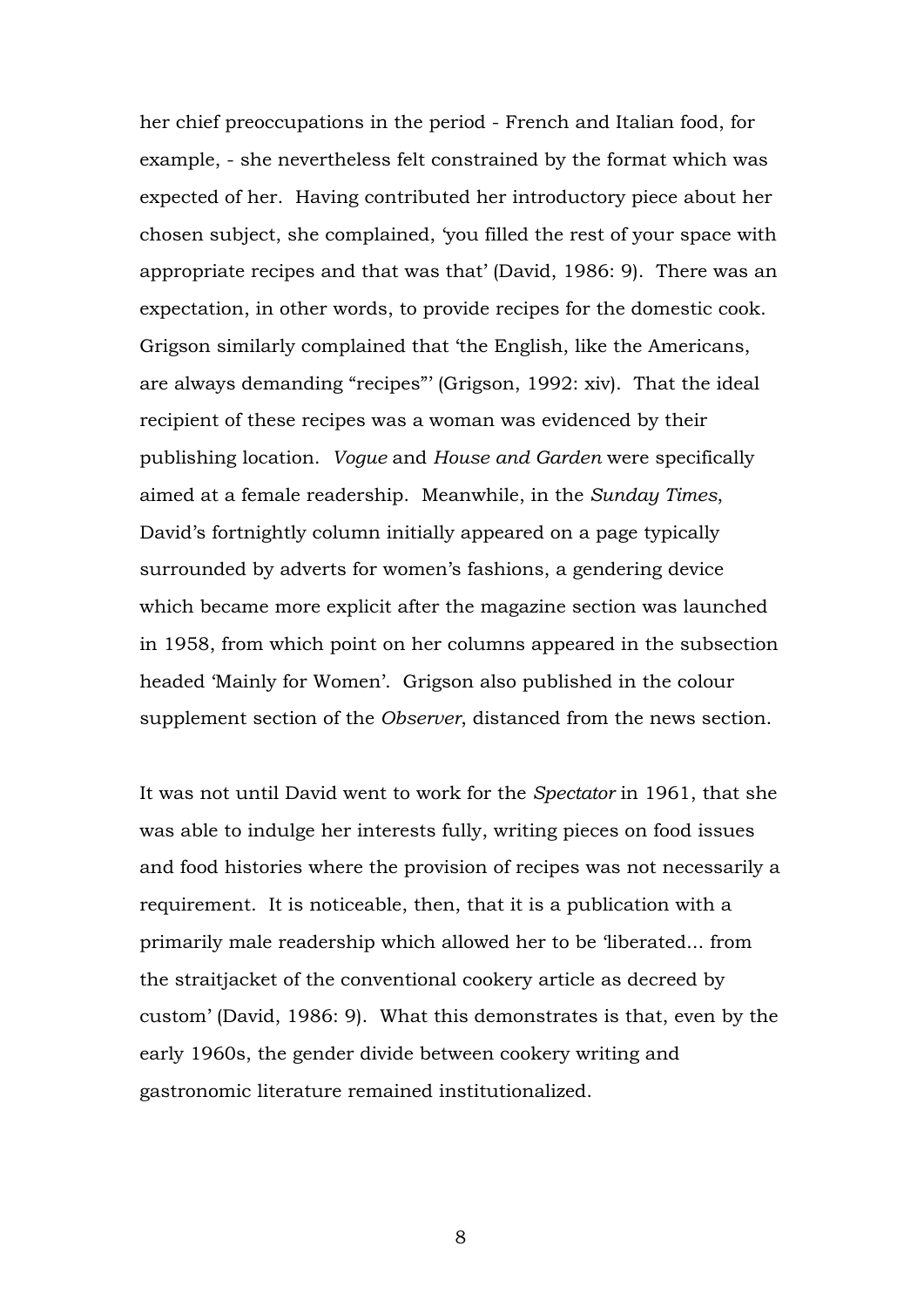If there was still a certain rigidity to the way in which newspapers and magazines understood female domesticity in the 1950s, elsewhere, as Alison Light has argued, the relationship between femininity and middle-class domesticity was in a state of transition (Light, 1991). Between the two world wars, Light contends, we can identify certain ambiguities in the way in which female domesticity is represented. Women's fiction of the period generated a creeping anxiety about the stultifying effects of the domestic sphere, accompanied by a rejection of traditional, 'feminine', romanticized forms of discourse in favour of more reticent, 'masculine' discourses of self-control. Nevertheless the 1920s and 1930s were decades in which a high premium was placed upon the values and pleasures of the home (Light 1991: 209-18) . Light continues:

It is interesting, if somewhat disquieting, that it is not until the 1950s, when the servant class is finally a disappearing species, that the next generation of women begin to write of privacy itself as a form of oppression. Brought up to expect help in the home, these daughters of educated men are actually the first generation of the reasonably well-off actually faced with the prospect of doing all the housework themselves... (1991: 219)

David and Grigson would themselves have faced this prospect. Indeed, some of Grigson's obituarists made rather too much of her domestic devotion to her ailing husband. For those writing about food, however, to have represented the domestic sphere as entirely oppressive was not an option: this was, after all, the space within which culinary interests could be fully realized. Instead, alternative forms of female domesticity had to be sought. One strategy for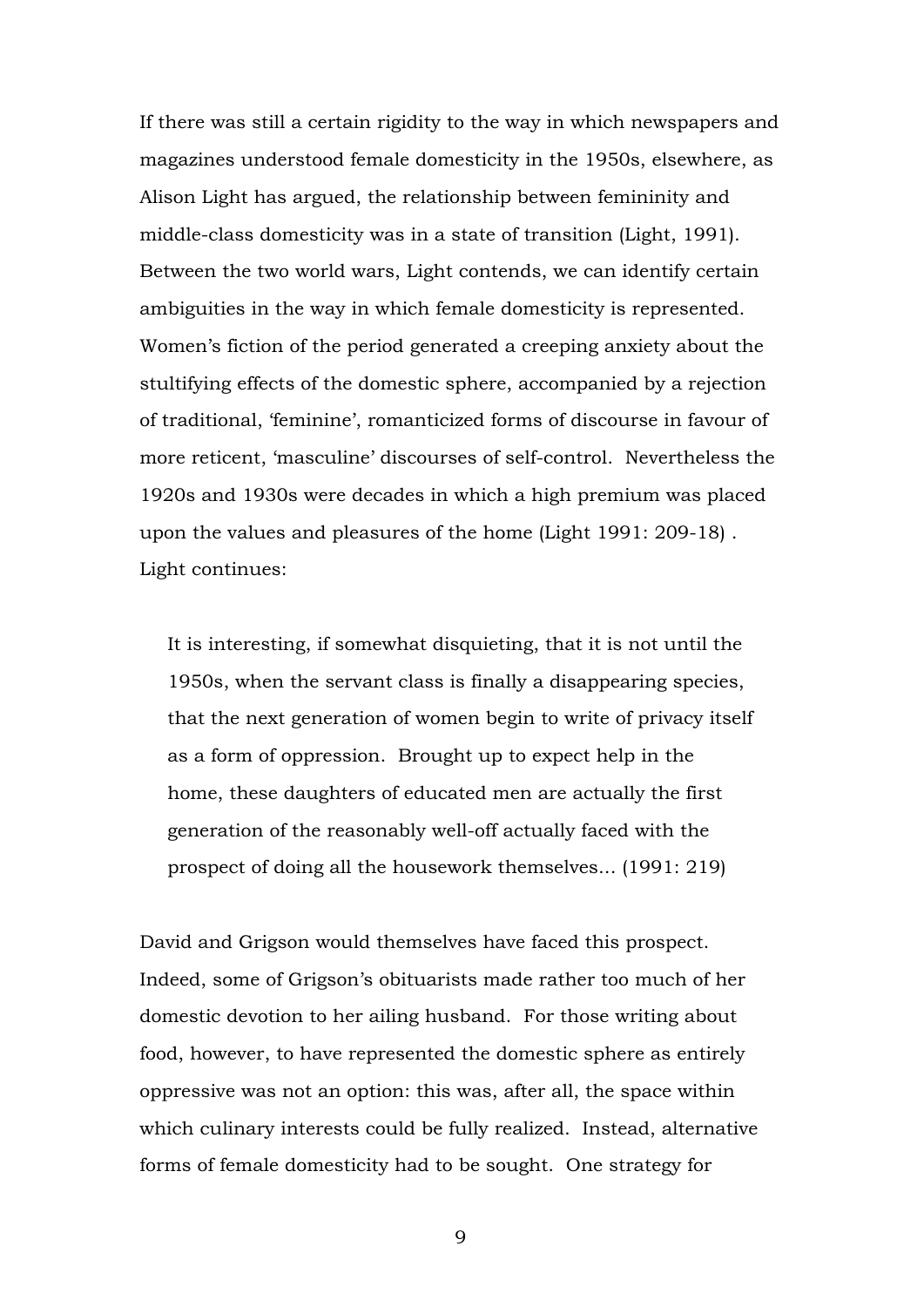achieving this was to dissociate culinary from other kinds of domesticity. In the Introduction to *Good Things*, Grigson noted that 'intelligent housewives feel they've a duty to be bored by domesticity. A fair reaction to dusting and bedmaking perhaps, but not, I think, to cooking' (Grigson, 1991: 11).

Of interest here is David's article marking the centenary of the publication of Mrs Beeton's *Household Management*, first published in *Wine and Food* in 1961 (David, 1986: 303-09). Charting the history of the book from edition to edition, David provides the following analysis of the 1888 version:

Gentility and suburban refinement had crept in; they were the keynotes of the colour plates of truly astonishing late Victorian china and glass, table decorations and furniture. An illuminating piece of English domestic taste, this 1888 edition. It was the period of Japonaiserie run to raging chaos, of tiered bamboo tables and *jardinières*, of octagonal teapots and porcelain sardine boxes encrusted with plum blossom, lovebirds and chrysanthemums. (1986: 306)

Of the 1906 edition, she has the following to say:

On crisp white hemstitched cloths we see the plated toast racks and crystal butter dishes, the starched napkins and tall *cloisonné* vases - two to a tray - filled with swaying roses and carnations, the engraved-glass tumblers, the befrilled cutlets, the whirls of cream potato, the neatly rolled little omelettes and the individual creams and jellies which have become almost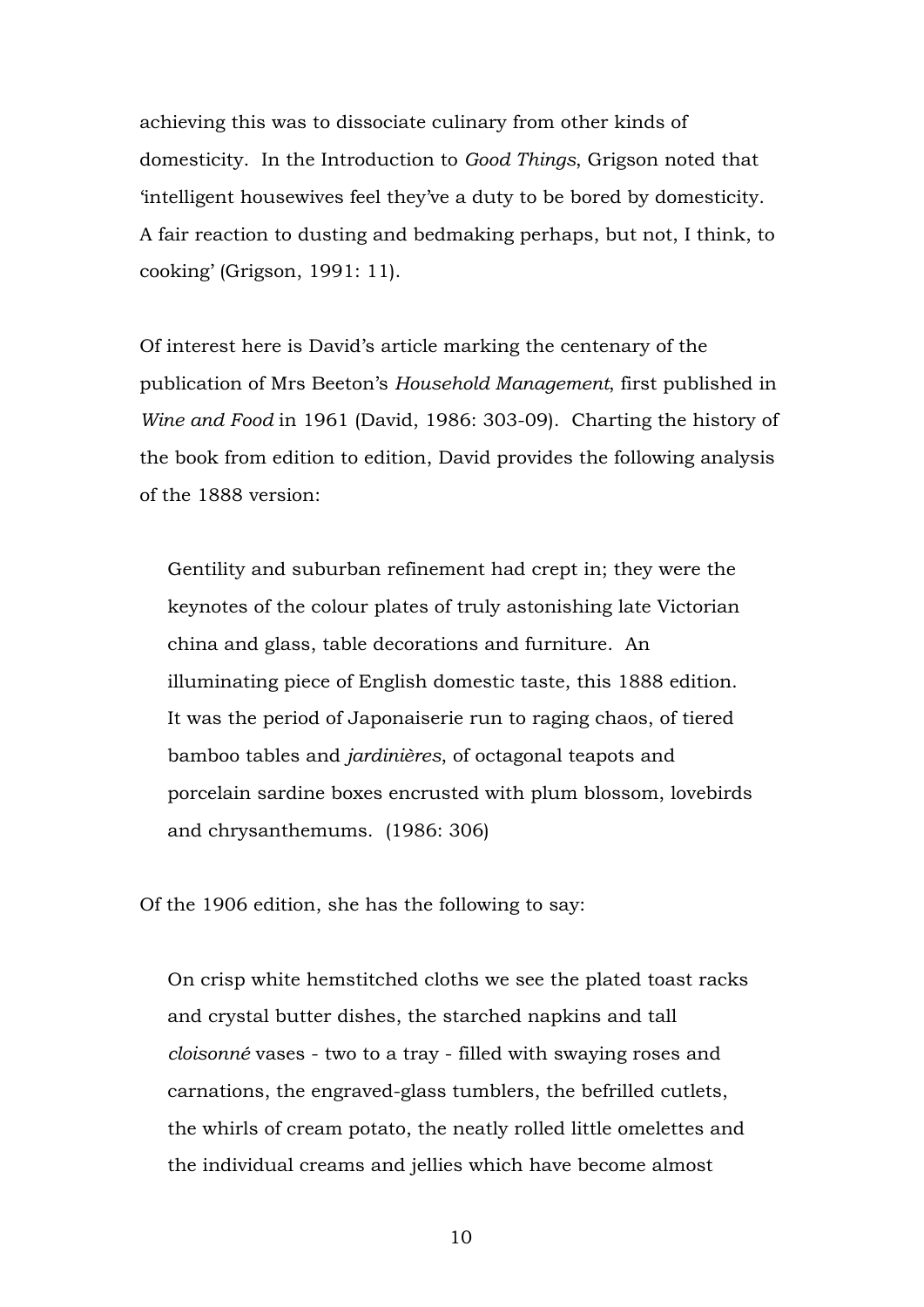symbolic of a dream world of lovely willowy women, wax pale in lilac silk tea gowns, far too frail to descend to the dining room for dinner. (1986: 306-7)

The problem with such images for David, then, is precisely the manner in which female domesticity is evoked: it is too genteel, too frail and too suburban, and this is reflected in the prissiness of the food and the fussiness of the table decorations. Indeed, Mrs Beeton is a key point of departure for both writers; for alongside the fussiness of the table in *Household Management*, there is also, Grigson argues, a parsimony in regard to ingredients. In a recipe for 'white soup', an ancient conconction of fresh veal stock and almonds, Grigson notes Mrs Beeton's suggestion for a 'more economical version... using common veal stock, and thickening with rice, flour and milk' . As Grigson complains, '[t]he decline in English food through meanness is summed up in that remark' (Grigson, 1979; quoted in Castell and Griffin, 1993: 71). This overturning of the doyenne of domestic English cuisine necessitated a rediscovery of earlier cookery writers, such as Eliza Acton, Hannah Glass and Elizabeth Raffald.

It is worth contrasting Mrs Beeton's assumptions about domesticity with the way in which David and Grigson represent female domesticity. In *French Country Cooking* (published in 1951), for example, David defines '[g]ood cooking' as 'honest, sincere and simple' (David, 1966: 8). For her part, Grigson claims that 'simplicity and high quality [are] the standards of a good dinner' (Grigson, 1992: 3). Furthermore, she represents the kitchen as a 'secret retreat', a space both public and private: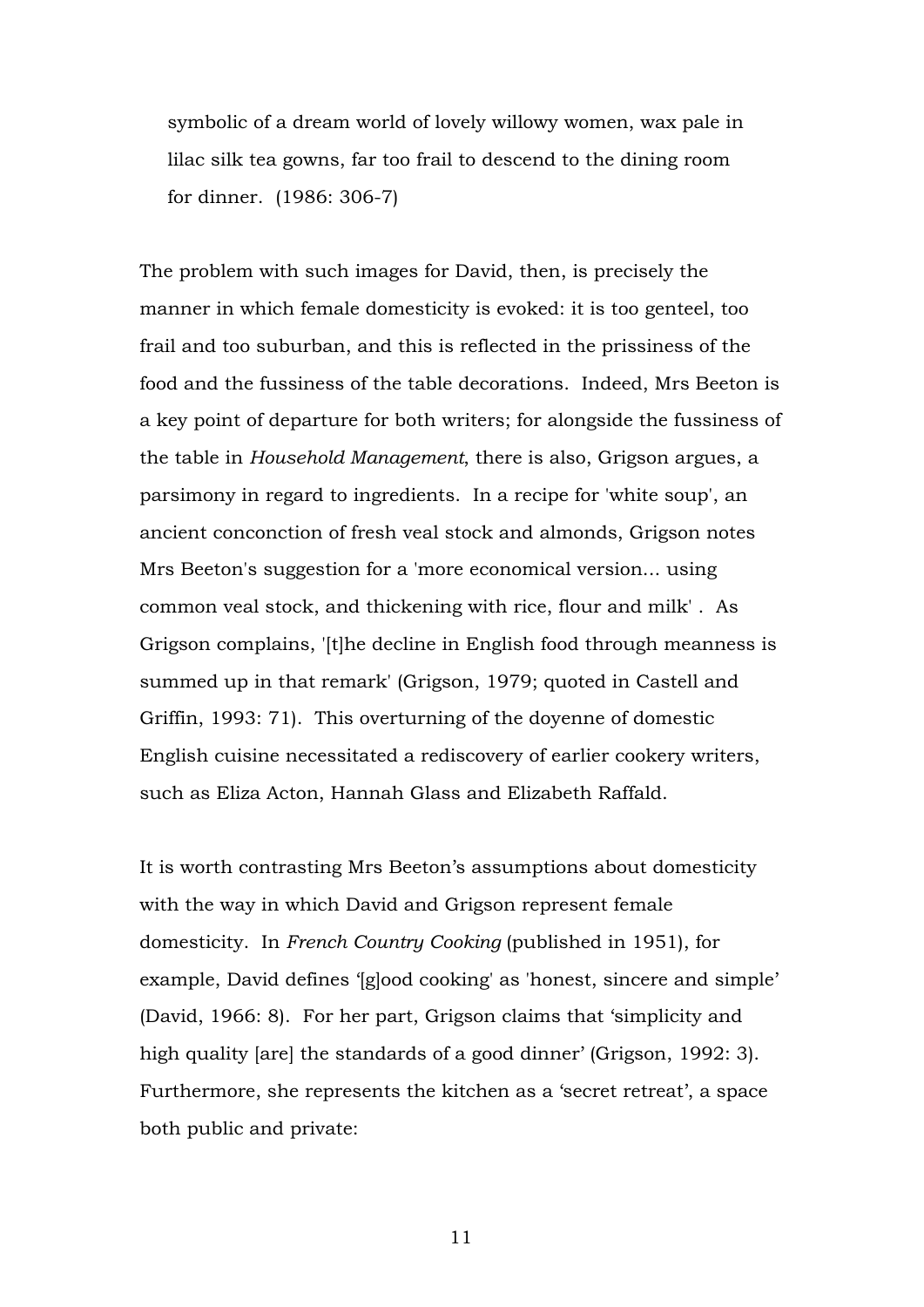kitchens should be thought of as the centre of the house. They need above all space for talking, playing, bringing up children, sewing, having a meal, reading, sitting and thinking. One may have to walk about a bit, but where's the harm in that? Everything will not be ship-shape, galley-fashion, but it's in this kind of place that good food has flourished. (Grigson, 1991: 13)

For David, the kitchen should be filled with implements and utensils which are functional and of simple design: it 'will be, as it should be, the most comforting and comfortable room in the house' (1966: 23), an aesthetic which David sought to propagate when she set up her own kitchen shop in 1965. Within such an environment, cooking could be transformed into a source of pleasure:

Good food is always a trouble and its preparation should be regarded as a labour of love, and this book is intended for those who actually and positively enjoy the labour involved in entertaining friends and providing their families with first-class food. (1966: 9)

Cookery, then, is salvaged not only from the fussy frills of nineteenth century taste, but also from the dull compulsion of domestic labour. Furthermore, as David notes, '[r]ationing, the disappearance of servants, and the bad expensive meals served in restaurants, have led Englishwomen to take a far greater interest in food than was formerly considered polite' (1966: 8). For her, in other words, there was an emergent desire amongst post-war middle-class women to take food seriously. Similarly, as Hazel Castell and Kathleen Griffin have argued, Jane Grigson's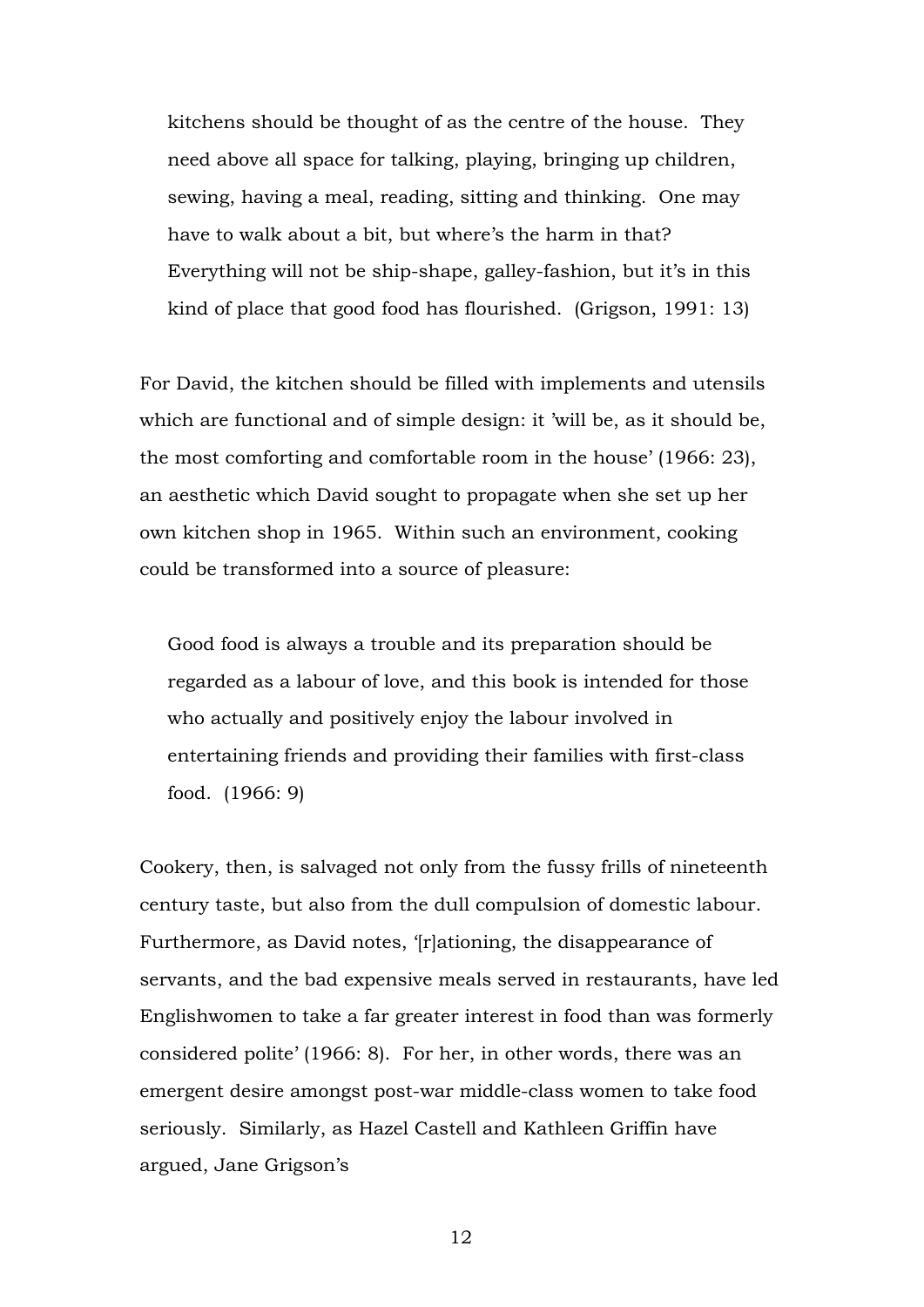contribution was to put food in a wider cultural context, showing that food was at the very heart of life, so it was natural that literature, history and poetry should be included alongside recipes. Jane wanted to get our intellectual tastebuds going again. (Castell and Griffin, 1993: 57)

It is this desire to take food seriously, we would argue, an appetite to explore the culture of food beyond the confines of domesticity, which enabled David and Grigson so successfully to occupy the 'ill-defined margin' between gastronomic literature and the cookery book, and to gesture towards the myths, histories and memorable meals which lay beyond the home.

## *Food and modernity*

Alison Light situates her account of femininity within an analysis of developing responses to the processes of modernity. We now wish to explore the impact of modernity upon post-war food production and consumption, in order to determine the attitude of David and Grigson to such configurations.

Anthony Giddens has identified one of the principal processes of modernity as the 'development of disembedding mechanisms' (Giddens, 1990: 53), in other words, the mechanisms whereby places are disembedded from their locale, and brought into contact with other distant and disparate places. Clearly, the development of transport systems, and of techniques for processing and preserving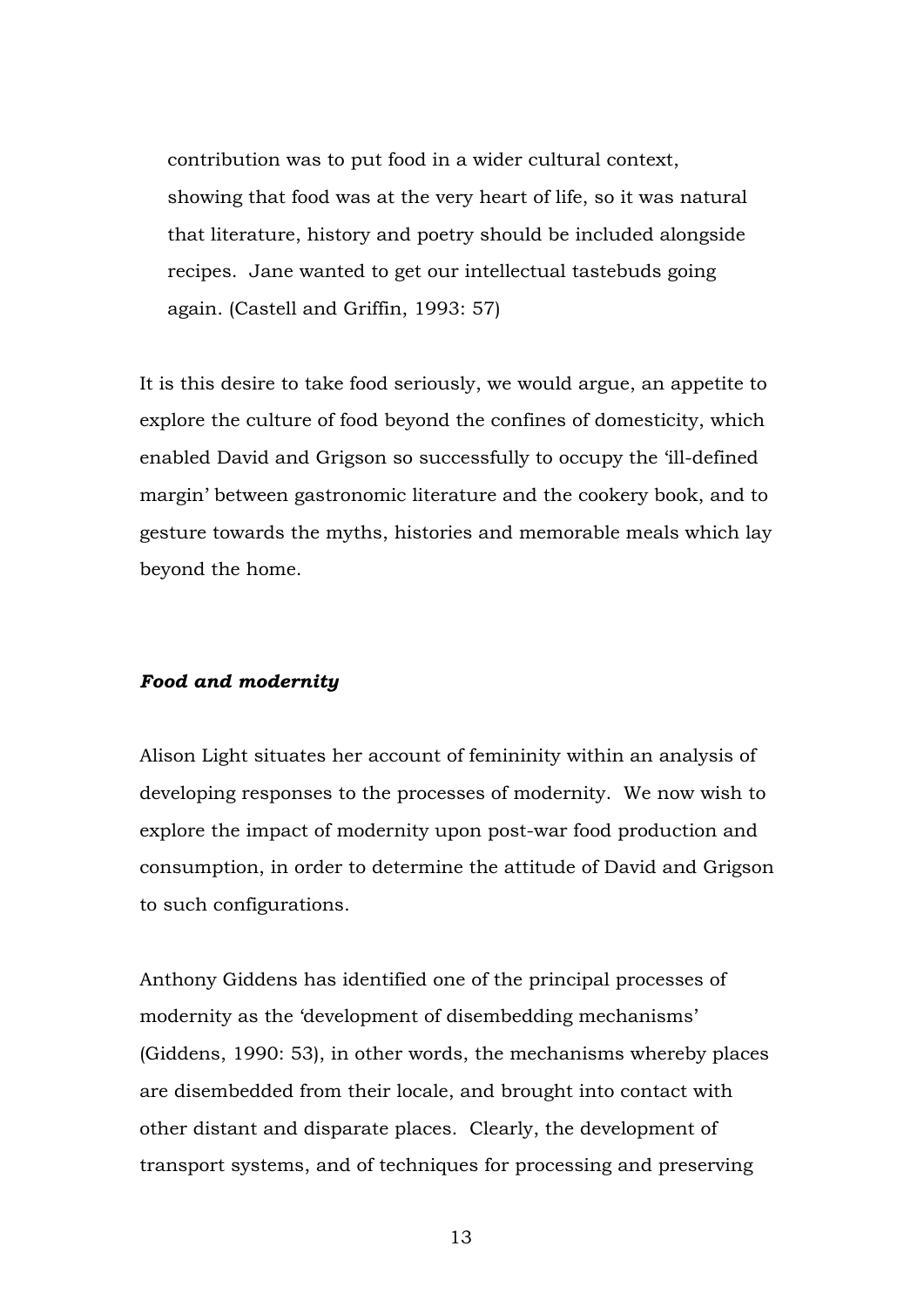foodstuffs, belongs to this process of disembedding. While premodern societies were largely consigned to consuming seasonal foods produced within the immediate locale, modern societies have gradually been able to consume foods from ever more distant places, which have often been preserved over long periods of time (see James, 1996; Lee, 1993).

In the immediate aftermath of food rationing, a consumer boom took place in Britain following the tax-cutting budget of 1953. As Christina Hardyment has argued, '[n]owhere was the boom reflected more quickly than in the kitchen' (Hardyment, 1995: 38), with new processed foods providing a particularly alluring alternative to the austere foods of the war years. Eating out also assumed a new prominence: the *Good Food Guide*, for example, was launched in 1950 in order to campaign for the highest standards of food preparation and service in restaurants. The 1950s not only witnessed the introduction of the American hamburger - the Wimpy was previewed at the 1953 Ideal Home Exhibition (Hardyment, 1995: 77) - but also the emergence, at least in London, of Italian coffee bars and spaghetti houses (Hardyment, 1995: 88-90; David, 1989: viii). By the end of the 1950s, then, modern processes had made their mark by introducing people to processed foods, and to foodstuffs from prescribed alternative cultures $^{2}$  $^{2}$  $^{2}$ .

For Alan Warde, one of the best ways of conceptualizing the impact of modernity upon food is in terms of an antinomy between novelty and tradition. Novelty threatens us with disruption, but promises excitement, while tradition offers authenticity, but threatens us with monotony (Warde, 1997: 57-77). What we will argue here is that,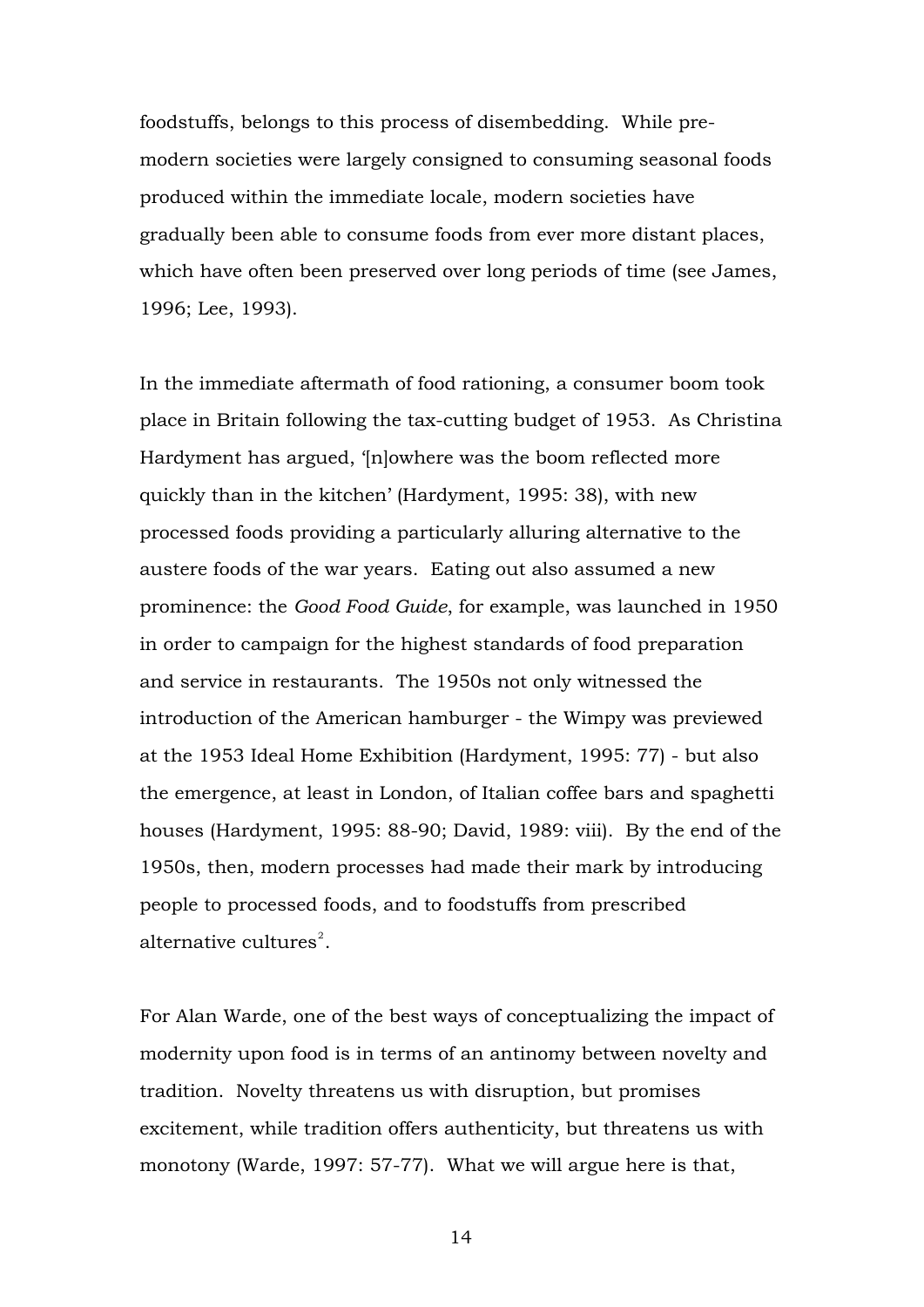while the work of David and Grigson embodies both sides of this antinomy, the particular force of their work lies in its appeal to authenticity and tradition. In this respect they should properly be seen not so much as anti-modern, for the way in which female domesticity is recast represents, as we have argued, a certain break with tradition. Rather, they should be seen as assenting to a fairly conservative form of modernity (see *New Formations*, 1996). What is crucial to an understanding of their relationship with modernity, however, is the manner in which first continental food, and then English food, figures in their quest for culinary authenticity. If modern disembedding mechanisms threaten the unique flavours of authentically local or regional foods, then David and Grigson turn first to the traditions of continental cuisine, and then to those of English cuisine, as an antidote to the drive of modernity.

Modernity has its benefits for the gourmet, however. Developments in the transport, storage and retailing of food are able to provide the English cook more readily with produce from the continent, and from further afield. While David's earliest publications are at pains to identify specialist food shops selling specialist produce, for example, subsequent editions acknowledge that such problems are now more easily overcome. What is more, both David and Grigson accept that food traditions are dynamic rather than cast in stone, demonstrating a reflexivity towards tradition which, Giddens has argued, is another key component of modernity. As David asserts,

The reproduction of dishes cooked precisely according to the recipes of a hundred or two hundred years ago is a fairly pointless undertaking, not only because our tastes, our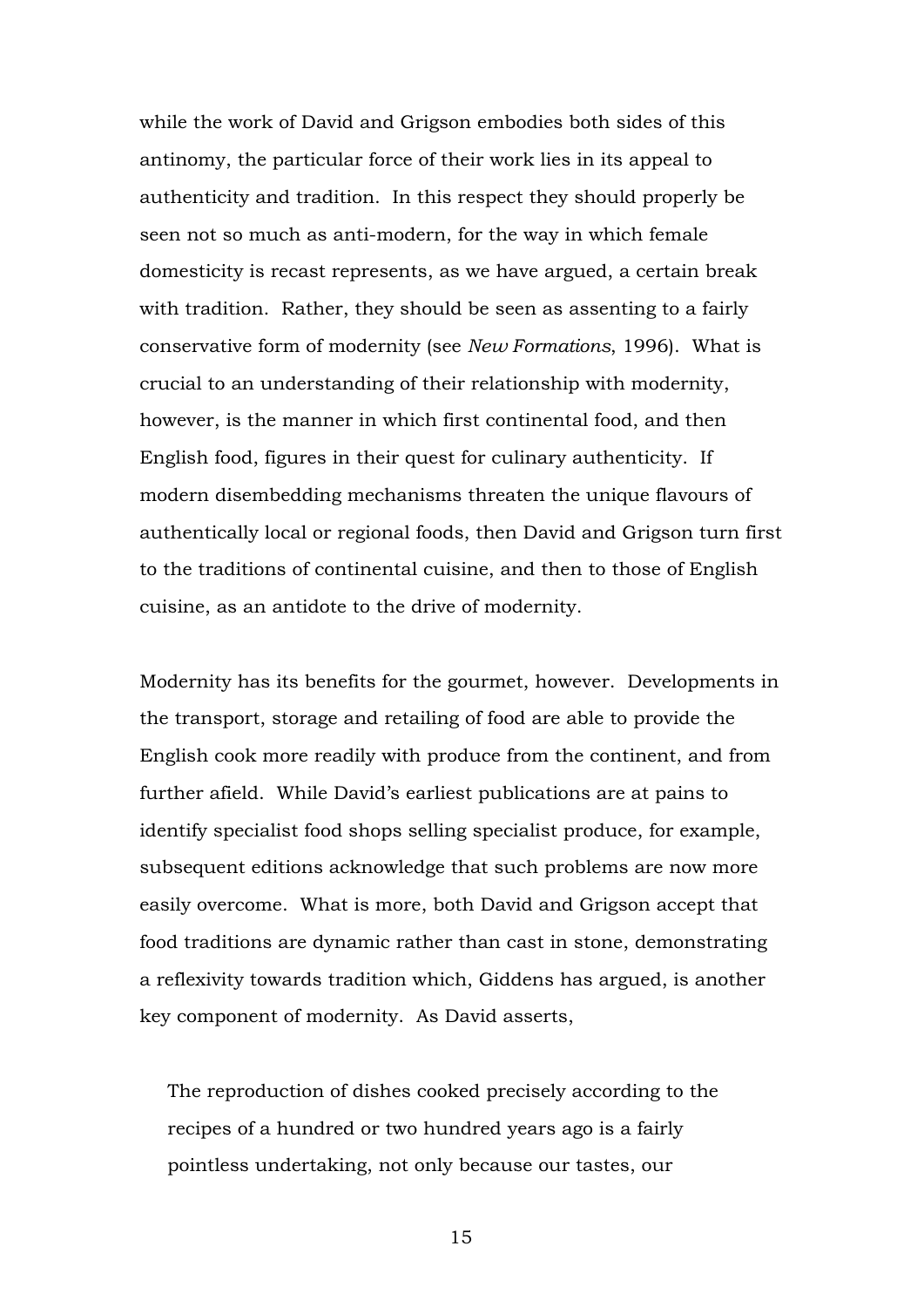methods of cookery and our equipment have so totally changed but because even the identical ingredients would no longer taste the same. (David, 1986: 287; see also Grigson, 1991: 11)

The process of change requires that recipes are continually updated, then. Further, when transposing a recipe from one country to another, we have to accept that claims to authenticity will ultimately be undermined:

A country's national food appears completely authentic *only in* that country. It is a curious fact that French dishes cooked by a Pole or a Chinaman in France are liable to seem more genuinely French than the same dishes cooked by a French cook in England, Germany, Italy, Poland or New York. The climate, the soil, the ingredients, the saucepans, the stove, even the way of arranging the food upon the serving dish, of folding the napkins and setting the table, as well as the French attitude of mind towards food, and the very smell of their kitchens while they are cooking, all play their parts. (David, 1970: 15)

The authenticity of place, in other words, is lost as a particular dish is removed, or disembedded, from its indigenous locale and recreated in an alternative location. At times this can be a source of celebration. Grigson records that the winner of a 'Great Yorkshire Pudding Contest' was a Hong Kong chef using a mystery ingredient (Grigson, 1992: 140). Overall, then, David and Grigson's work embraces some of the novel benefits of certain modernized food processes, while at the same time acknowledging the impact of modernity upon the authenticity of food in time and space.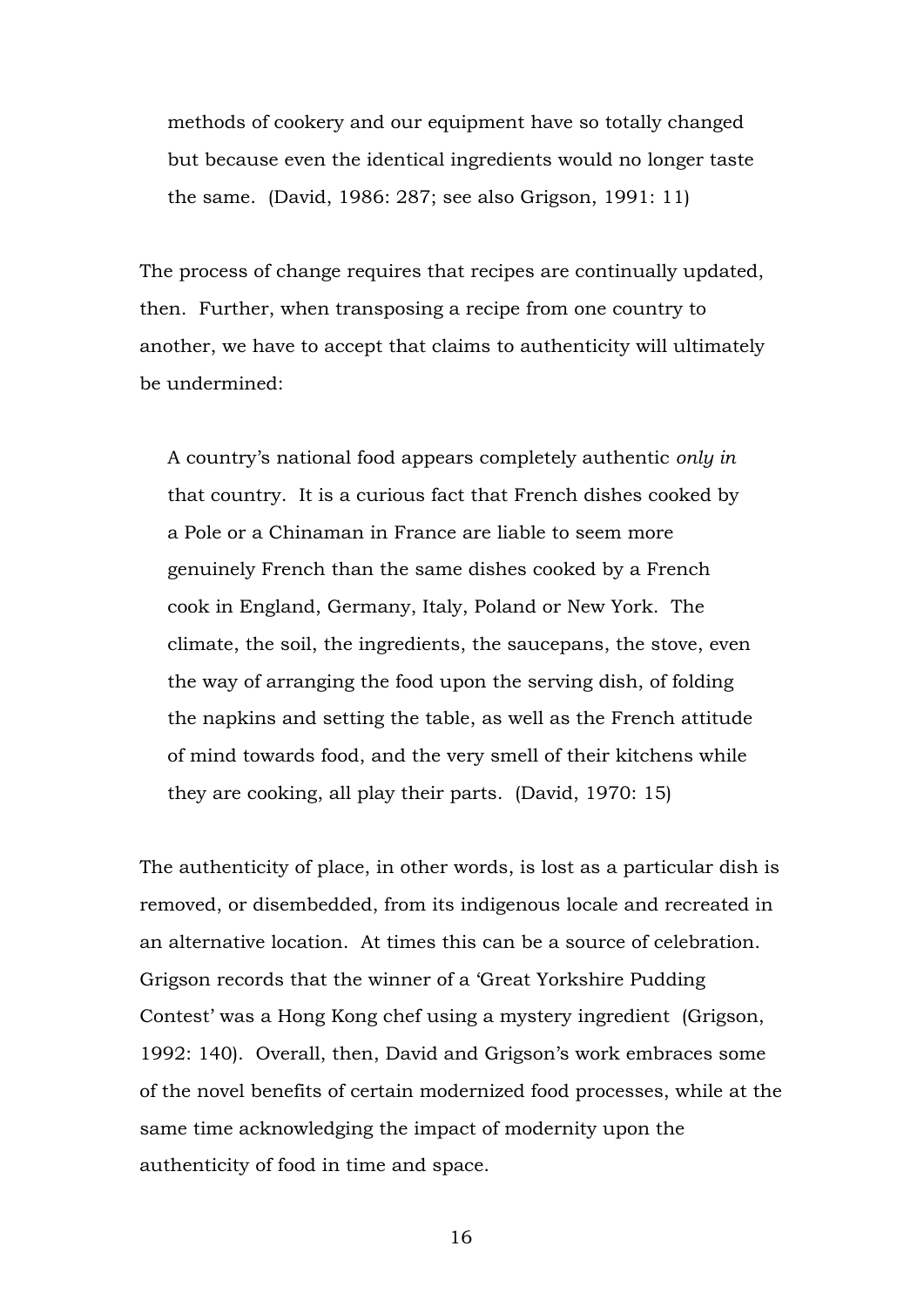More often than not, however, David and Grigson are critical of the impact of modernity upon food. David, for example, frequently provides derogatory remarks about frozen foods (e.g. 1970: 238; 1966: xv), tinned foods (e.g. 1970: 155), food processors (1970: 14), and even about the declining standards in French restaurant cookery (1986: 66-74). Particularly in her 1979 revision of *English Food*, Grigson maintains a general pessimism about modernity, quoting with approval Weber's dictum that commerce hastens in 'the disenchantment of the world' (Grigson, 1992: xv). In a 1968 booklet on 'English Potted meats and Fish Pastes', David further declares that we are '[h]ungry... for the luxury of authenticity' (David, 1986: 217).

One means by which this hunger could be assuaged was by recourse to seasonal produce, a form of temporal authenticity celebrated not only in David's *Summer Cooking* and in her series of 'Food at its best...' articles for *Vogue* in 1956-57, but also in Grigson's *Mushroom Feast*. But while there was a temporal response to modernity, there was also a spatial one. In the 1950s, David looked predominantly to France and Italy as a source of authenticity. Here, food was authentically fresh, and maintained a sensual connection with its place of origin. In the food market in Rouen, for example, David explains how 'everything from the piles of mussels to the shining white leeks is brilliantly fresh, smelling of the soil and the sea' (David 1955). Furthermore, she looked primarily towards pre-modern food traditions:

French regional and peasant cookery, which, at its best, is the most delicious in the world; cookery which uses raw materials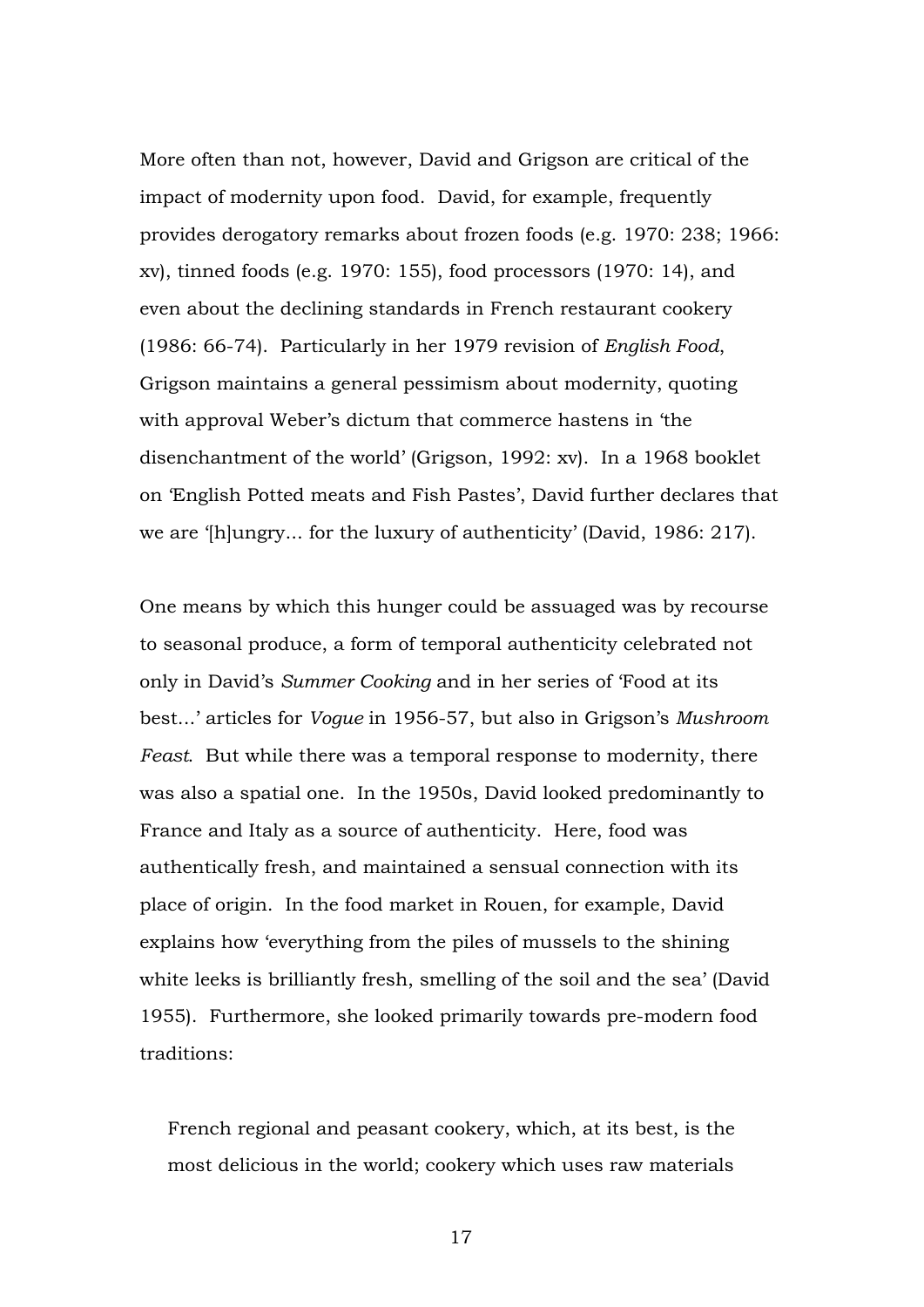to the greatest advantage without going to the absurd lengths of the complicated and so-called *Haute Cuisine* (1966: 8)

Here was a tradition which had escaped from the worst excesses of modernity.

While Grigson shared David's enthusiasm for such traditions, by the 1970s both women were involved in projects which sought to rediscover English food traditions. Such projects can undoubtedly be seen in part as a response to the development of mass tourism, which since the 1960s had opened up to new swathes of the British public the delights of Mediterranean food (Hardyment, 1995: 86-7), although even today the consumption patterns of such food by British holidaymakers are complex. Insofar as such forms of tourism threatened to devalue the culinary cultural capital of the middle classes, it could be argued that David and Grigson's excavation of English food traditions marked an attempt by the two authors to position their tastes and attendant capitals within a reformulated terrain of authenticity. Such an explanation would be consonant with our earlier observations about the manner in which David and Grigson's erudition works to secure the cultural capital of their various culinary pronouncements. Nevertheless, to explain this transition in their work simply in relation to the need to maintain boundaries within the field of cultural capital is to overlook the organisation of their responses to modernity. If the English diet had been ravaged by processed foods, then it became imperative to uncover those local, seasonal and sensual forms of food which were so celebrated in French cooking. In Grigson's *English Food*, and in David's *Spices, Salt and Aromatics in the English Kitchen* and *English*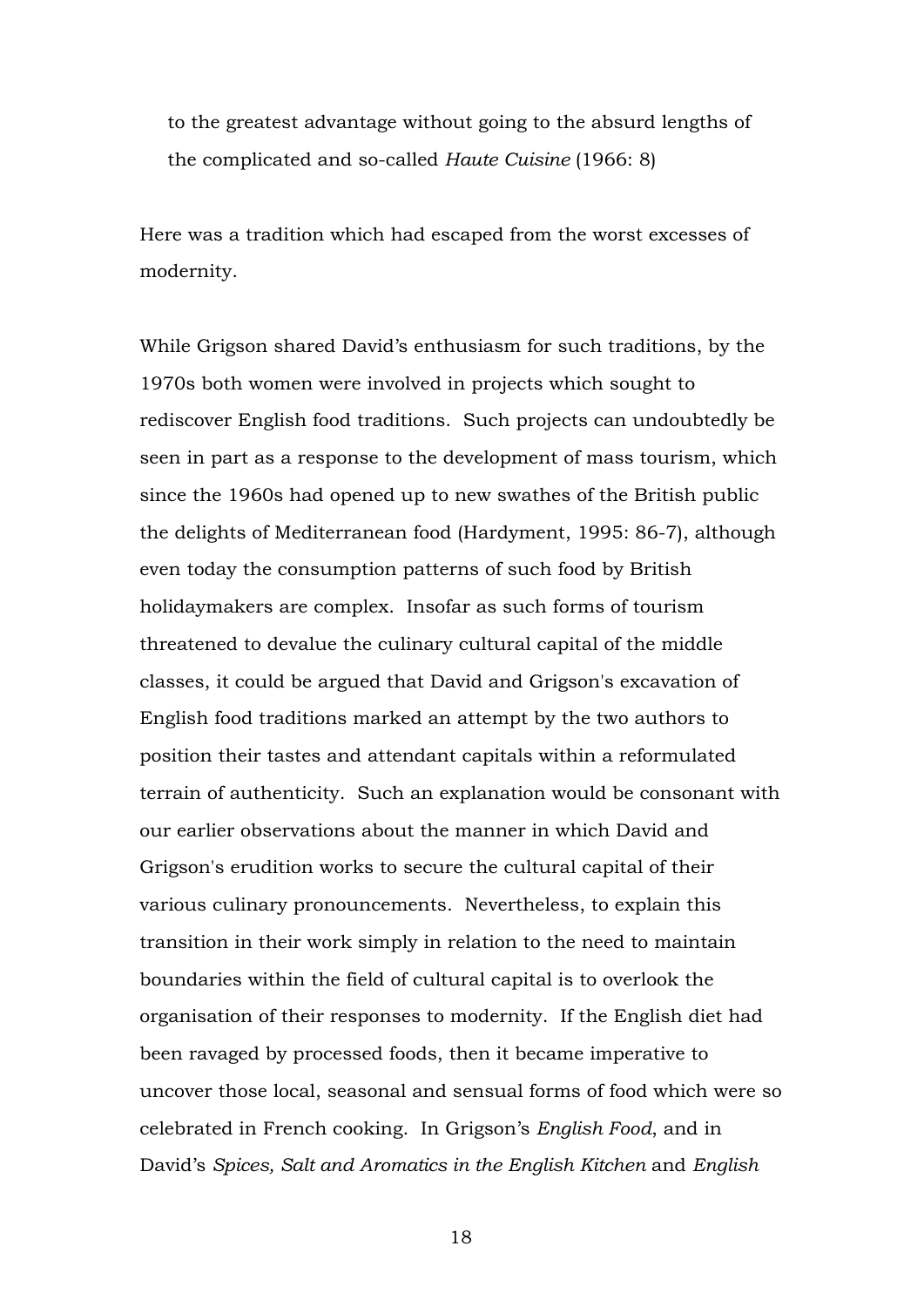*Bread and Yeast Cookery*, this task was comprehensively undertaken. If, in *Mediterranean Food*, David contrasts English cuisine with 'the warm, rich, stimulating smells of genuine food' (David, 1991: 3; quoted earlier), then by the 1970s, she and Grigson are looking for the warmth, richness, and stimulating smells of authenticity in English food itself. In this way, their more recent response to modernity was to return to English culinary traditions, a move which perhaps prefigures the potent cultural imaginary of 'heritage' in the 1980s (Corner and Harvey, 1991; Daniels, 1994; Hewison, 1987; Wright,  $1985^3$  $1985^3$ ).

In *French Provincial Cooking*, David approvingly quotes from Pierre de Pressac's *Considérations sur la Cuisine* (1931). 'Which is the best cookery book?' he asks. 'For myself', he continues,

I like those books which are not too complicated and which suggest ideas rather than being minutely detailed handbooks - I also like the kind of cookery book which evokes the good meals of the old inns, for reconstitution of the past is a delicate pleasure of which one should not be deprived. (David, 1970: 460)

If modernity deprives us of these very pleasures, then David and Grigson's collective endeavours can be read as an attempt to reconstitute the past as a critical response to modernity.

Up to this point, we have tried to provide a map of some of the key concerns and continuities in the work of David and Grigson, and have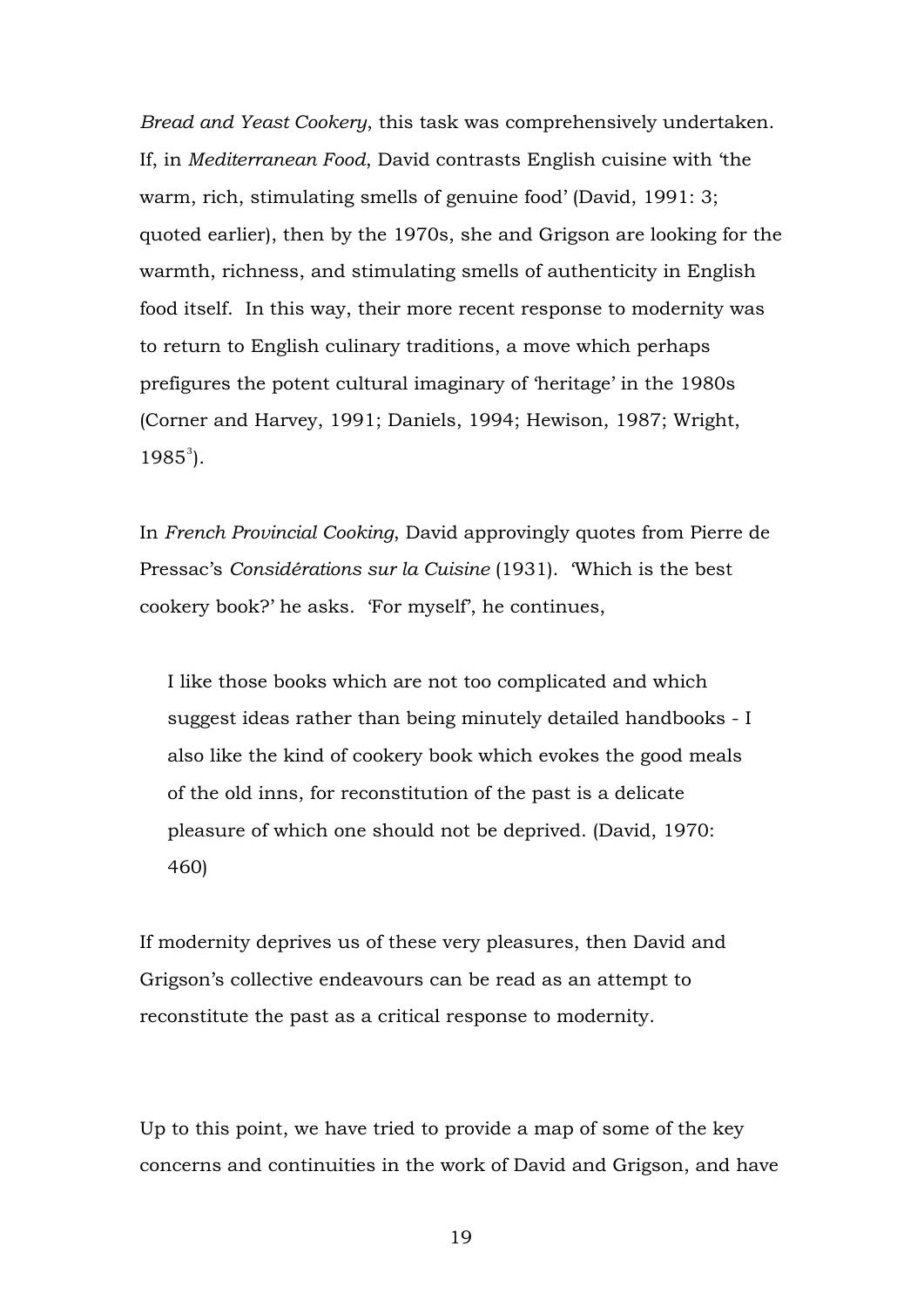explored these concerns in relation to modes of food writing, conceptions of female domesticity, and reactions to modernity. It would be wrong, however, simply to collapse their work together, or to ignore any potential discontinuities. Accordingly, we will now develop the discussion of each writer by means of two case studies.

#### *Elizabeth David and* **bruscandoli**

We want to focus here on a 1979 article David published in *Herbal Review*, which explores a Venetian ingredient she came across called *bruscandoli* (David, 1986: 106-13). As a result of her first and bestknown book, David is very often characterized as the doyenne of Mediterranean food, a category which would seem to homogenize the various cuisines which are to be found across that vast region. In fact, David is always keen to identify, and to celebrate, the specificity of local food cultures. In *Mediterranean Food*, she dismisses 'the sham Grande Cuisine of the International Palace Hotel' in favour of the honest authenticity of idiosyncratic dishes nourished by their particular point of origin (David, 1991: i). She regularly rejects the international currency of French *haute cuisine* in favour of the localized tastes of regional French food, although she does accept that there is doubtless a certain reciprocity between them over time (David, 1986: 249). It is perhaps ironic, then, that one of her most oftenquoted principles is borrowed from the great French chef Escoffier, an exponent of both *haute* and *grande cuisine*. The principle?: '*Faites Simple*... the avoidance of all unnecessary complication and elaboration' (David, 1970: 17). In exploring David's narrative about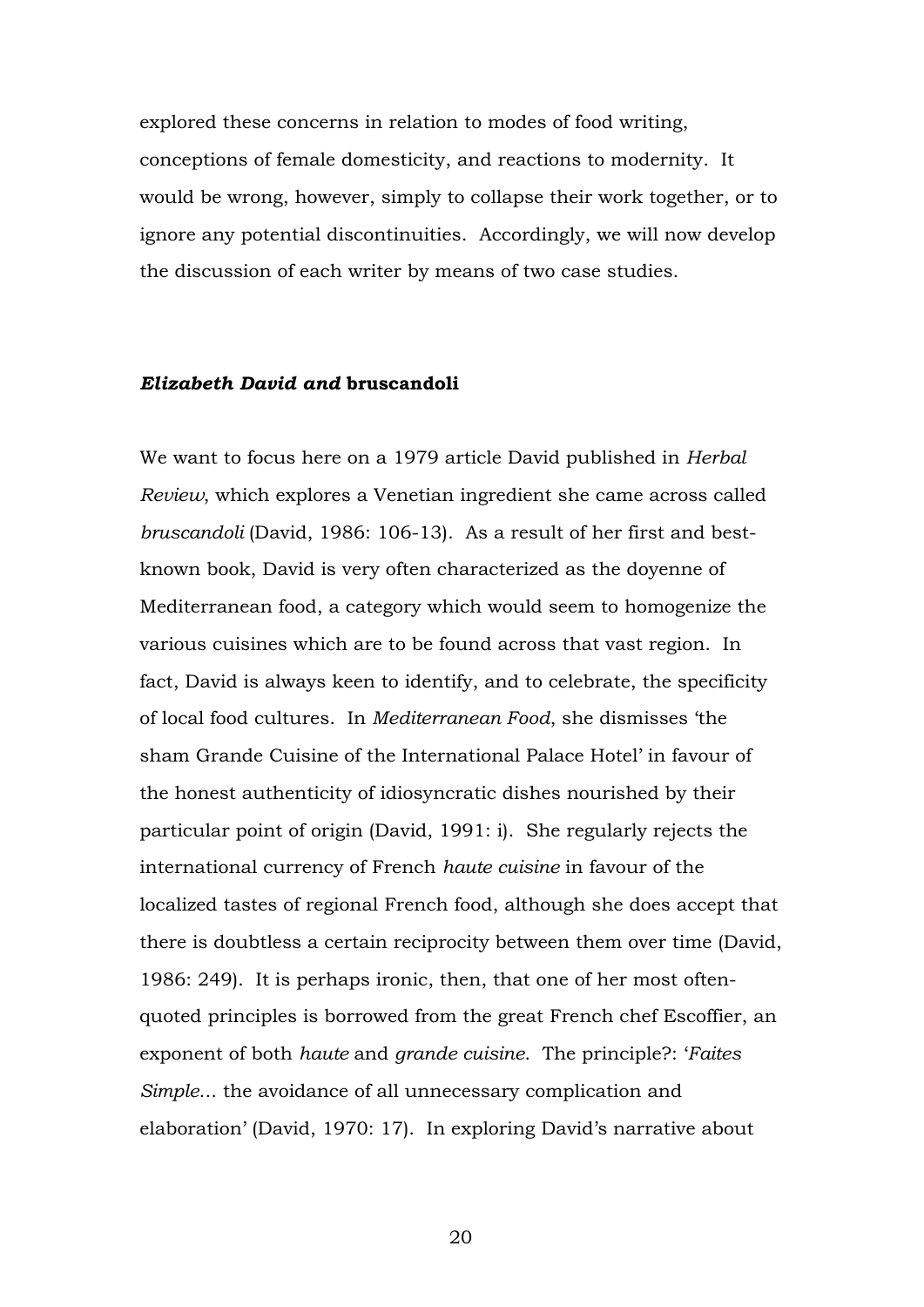*bruscandoli*, we want to show how her exhortation to *faites simple* articulates her concerns about modernity.

On a visit to Venice in 1969, David noticed in a restaurant at a table next to her a couple eating a bright green risotto. When she enquired about the vegetable it included, they explained it was *bruscandoli*, a form of wild asparagus. She ordered the risotto herself, and the restaurant manager confirmed that wild asparagus was to be found only during the first ten days of May in the region of Venice. The following evening, she again met the same couple at another restaurant, and again they were eating the *risotto di bruscandoli*. The next day she went in search of the vegetable herself at the Rialto market, where she found an old woman selling the odd bunch. The following day, the old woman had disappeared: the *bruscandoli* season had come to an abrupt end.

David was puzzled by the precise nature of the vegetable, and her research led her to discover that it wasn't asparagus at all, but was in fact wild hop-shoots. Her article proceeds in a scholarly manner, providing a historical account of the introduction of hops into England, and adding suggestions for three wild hop-shoot recipes.

The episode reaffirms many of the features we have already identified. There is a considerable erudition to the article, however brief, and the collection of essays within which it is reprinted even includes a lengthy footnote responding to a French correspondent who queried her identification of the plant as wild hop-shoots. Further, the discussion directs the reader beyond the domestic world: while wild hop-shoots might make a tasty supper if available in the home, what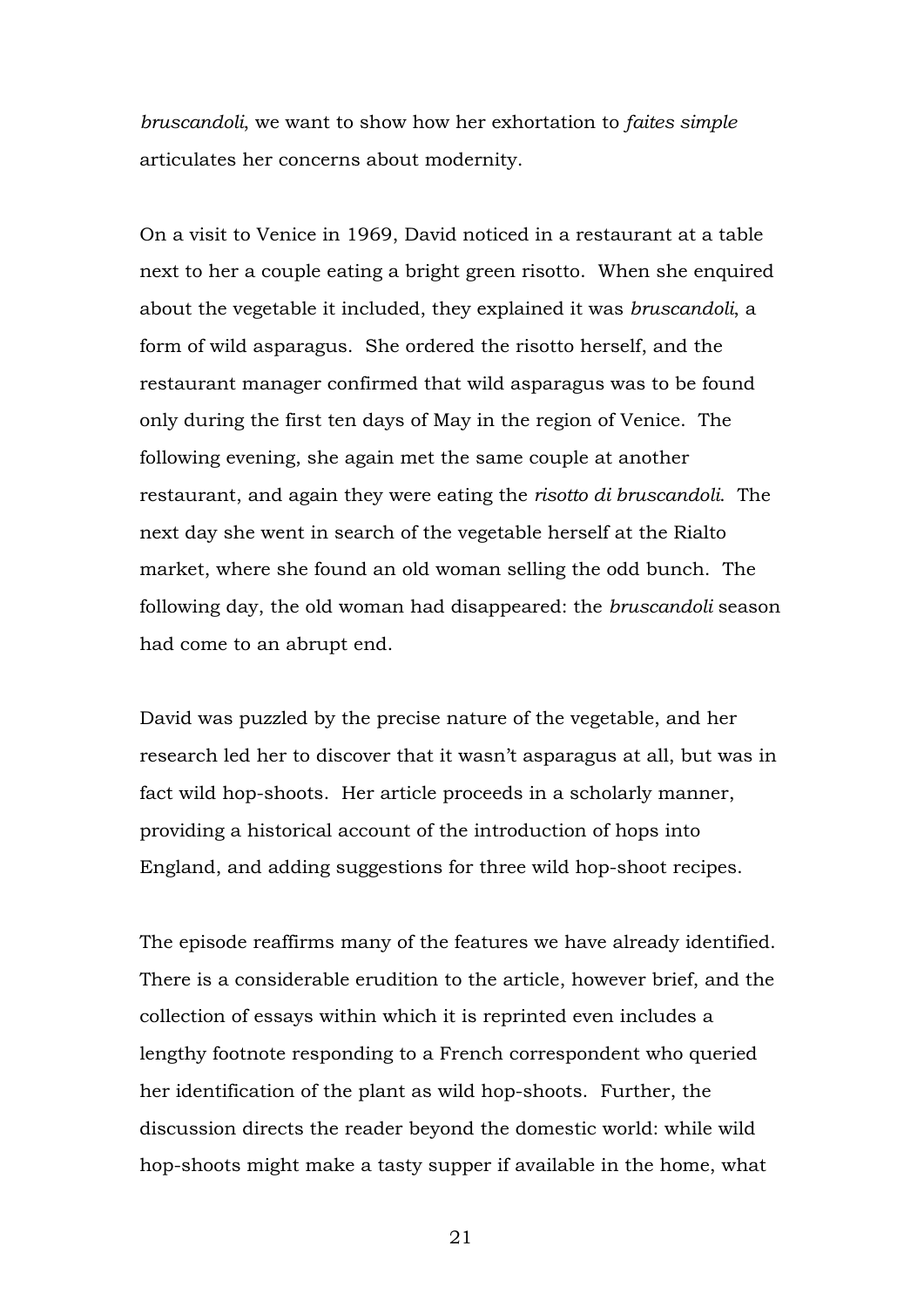David also provides us with is an account of a memorable meal, a noteworthy visit to the market, and an archaeological case-study of a particular ingredient. This displays all the characteristics of gastronomic literature.

What is most interesting about the article, however, is its implicit response to the mechanisms of modernity. Here is an ingredient which even the locals cannot properly identify, an ingredient whose life-span is so short that the market-seller is here one day and gone the next:

In our English world of produce imported all the year round from all parts of the globe - strawberries from Mexico, asparagus from California, lichees from Israel, courgettes from Kenya - it is from time to time an intense pleasure to rediscover, as in Venice one does, the delicate climatic line dividing the vegetables and salads and fruit of spring from those of summer. Because of that dividing line, because they were so very much there one day and vanished the next, *bruscandoli* became a particularly sharp and poignant memory. (David, 1986: 113)

*Bruscandoli*, then, is the most fleeting of vegetables, and as such it inhabits a set of spatio-temporal co-ordinates which have enabled it to resist the disembedding mechanisms of modernity. David's memories of it are poignant precisely insofar as they evoke this sense of resistance.

There is, we would argue, a particular aesthetic at work here, an attempt to discover within Venetian cuisine a pre-modern sensibility.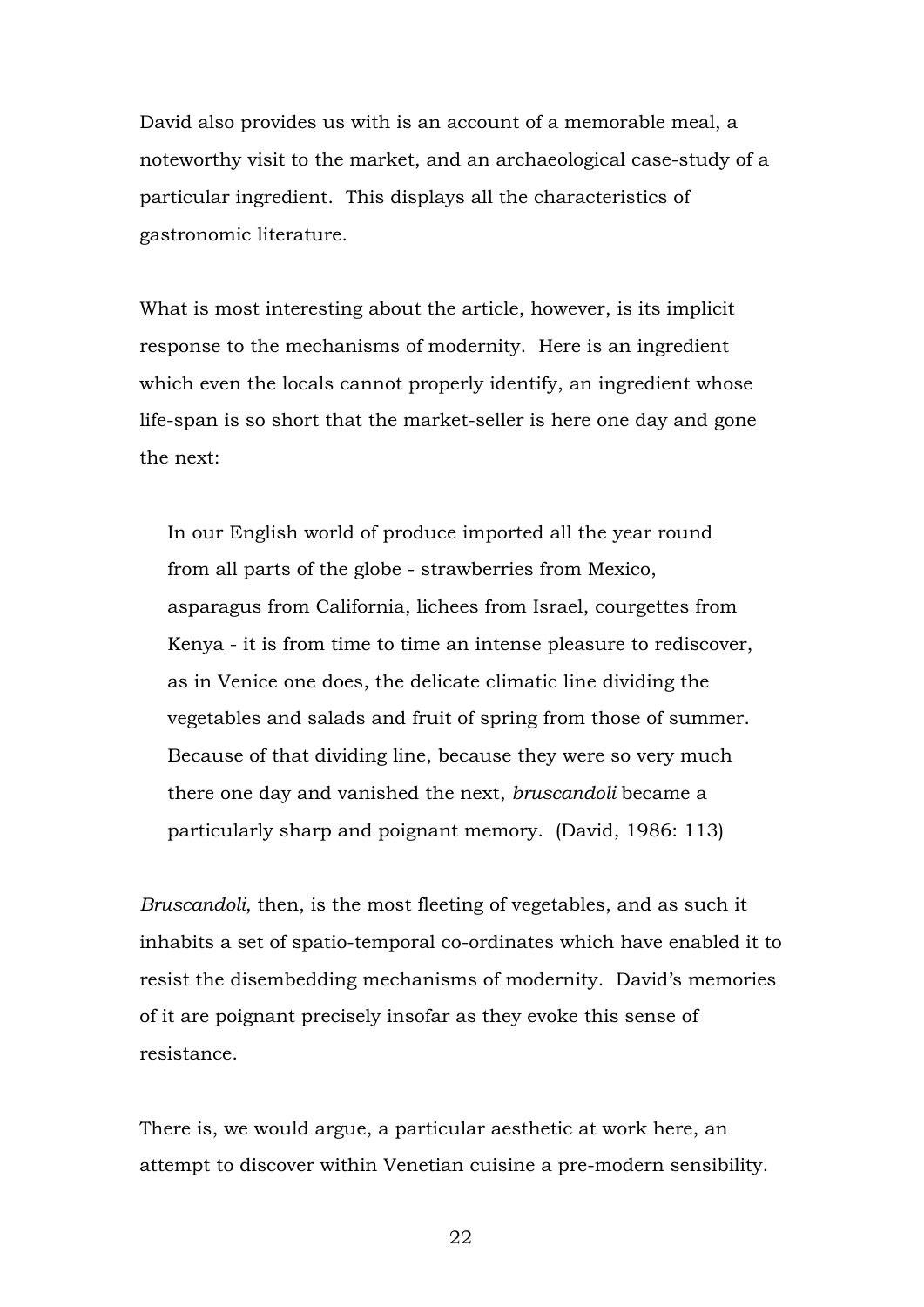Of interest here is an article in *Vogue* in 1960, from a series on French markets, where David turns to the work of Proust, recalling his assessment of the painter Chardin. She continues,

Proust says, 'Chardin has taught us that a pear is as living as a woman, a kitchen crock as beautiful as an emerald.' Since Proust wrote these words painters and writers have revealed other beauties to us - they have made us see the poetry of factory canteens and metro stations, the romance of cog-wheels, iron girders, bombed buildings, dustbins and pylons. But in the excitement of discovering these wondrous things we shall be poorer if we don't also give a thought now and again to the pear and the kitchen crock. (David, 1986: 267)

While the products of modernity might have their own beauty, then, let us not forget the simple beauty of pears and kitchen crocks, a beauty revealed to us in the transience of *bruscandoli*. If Elizabeth David's kitchen shop provided utensils as an antidote to the fussiness of nineteenth century domestic design, what the *bruscandoli* story reveals is that this aesthetic is also offered as a response to modernity.

### *Jane Grigson and curried parsnip soup*

Both the *Daily Telegraph* food writer Paul Bailey, introducing the 1990 edition of *Good Things*, and Castell and Griffith, point to the fact that Jane Grigson was the inventor of curried parsnip soup, a recipe that Bailey - and we - assumed to be a 'classic'. In some ways Grigson's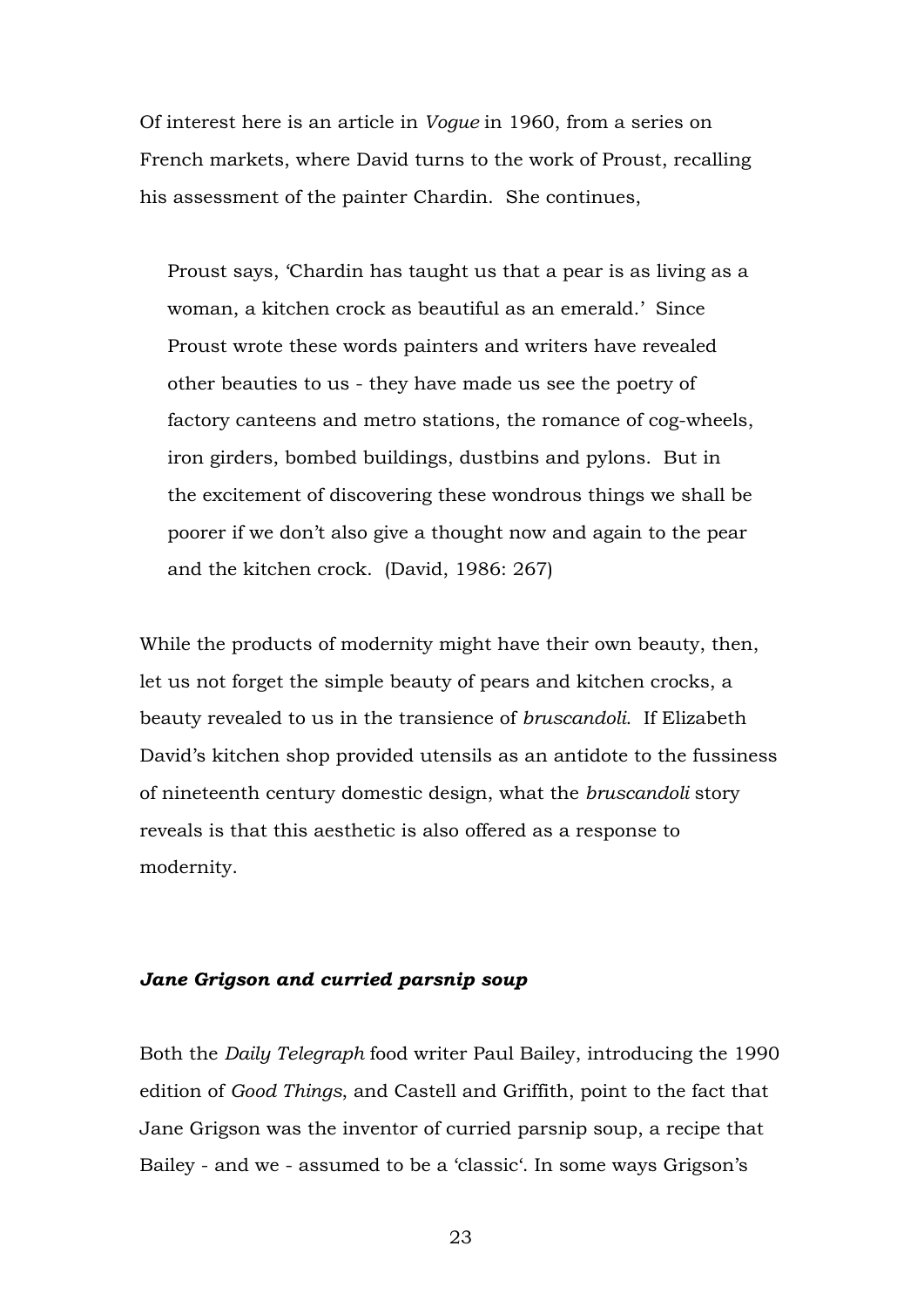history of parsnips encourages this interpretation since, eager as we have shown not to be denigrated as a mere writer of recipes, she slips this novelty into a description of peasant dishes:

Many of the old, rather humble and homely recipes for parsnips survive in American cookery, such as farmer's pie and parsnip pie. Not, I think, the best of parsnip dishes which are perhaps parsnip and walnut fritters ... and curried parsnip soup. (Grigson, 1991: 218-9)

Without any admission that it is her own invention, the history of curried parsnip soup therefore remains something of an enigma. The context for the recipe replays some of the tropes we have identified already. An historical contextualization describes the parsnip as one of the few vegetables of British origin. Condescension towards the vegetable, she notes, may be a product of its association with Lenten cod and fasting. The parsnip is inscribed in a literary history through an uncredited quotation that it gave men an 'appetyt for women', and it is given a further spatial dimension through its association with the resonant landscape of 'chalk and limestone country'. But the recipe itself remains tantalizingly undiscussed, particularly the presence of curry powder. Revealingly, Grigson barely mentions the Anglo-Indian food heritage, her recipe for kedgeree (Grigson, 1992: 119) being a rare and partial exception.

Within this act of invention, which has subsequently achieved a commodity life of its own, we therefore detect a more unsure response to modernity than that evidenced by Elizabeth David's quest for, and literary resurrection of, *bruscandoli*. The search for a particular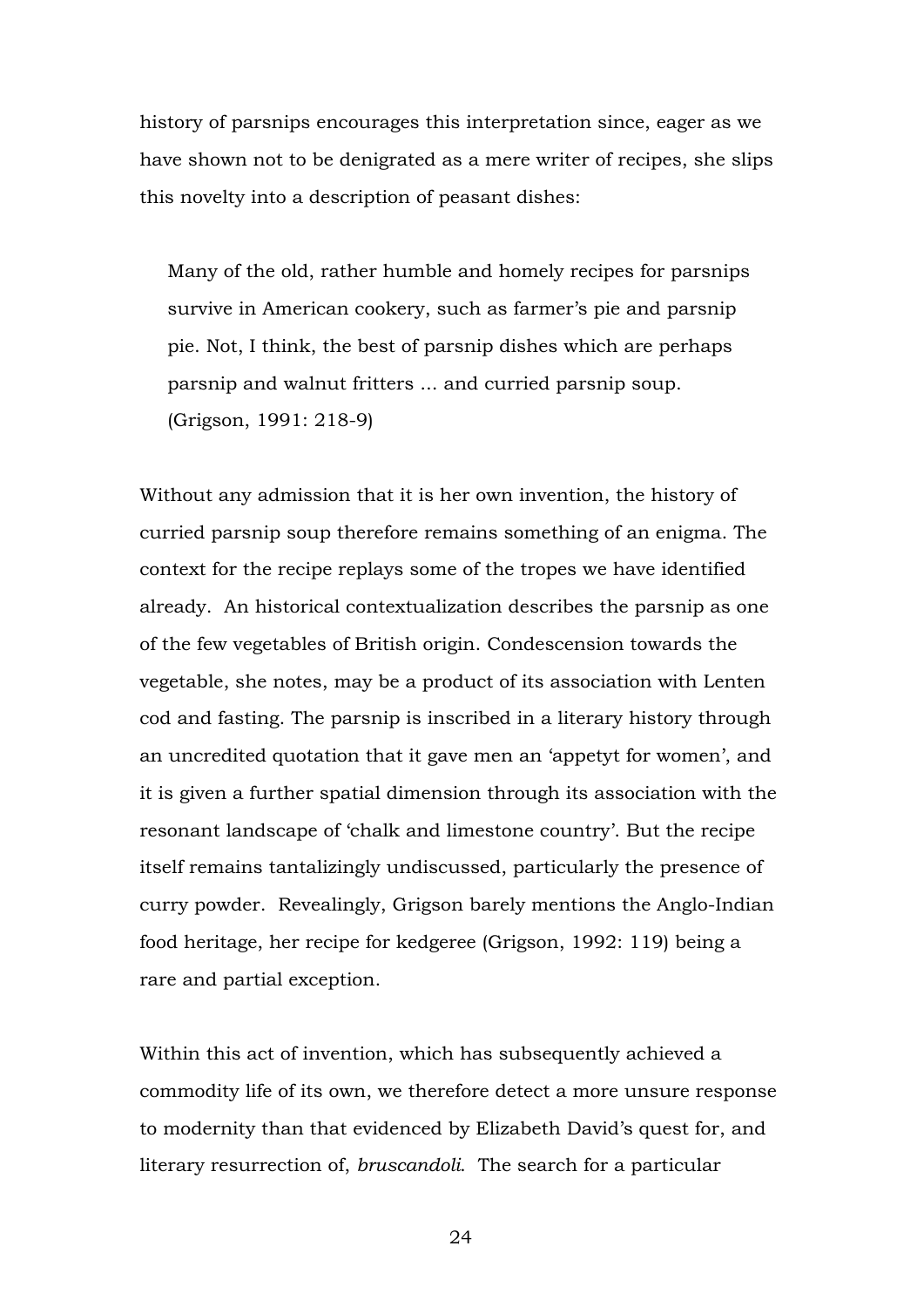English authenticity involves both a confused position on the question of class and a problematic orientation towards the past.

To take the issue of class first, Grigson declares in *English Food*, that:

the best cooking has come down from the top. Or if you don't like the word 'top', from the skilled, employed by those who could pay and had the time to appreciate quality. In England on the whole the food descends less from a courtly tradition than from the manor houses and rectories and homes of well-to-do merchants - latterly from a Jane Austen world. It hands down the impression of the social life of families in which the wives and daughters weren't too grand to go into the kitchen and to keep a close eye on the vegetable garden and dairy. (Grigson, 1992: xii)

Here then, we have one of those attempts, so common from the years after World War One, by which a fraction of the English middle class attempted to embed itself historically, a trend in which Geoffrey Grigson's Shell series of guides to Britain was so significant. But in fact, the food about which Grigson writes is often not of this genteel kind - instead it is commonly the peasant cuisine which we have already mentioned - soups such as cawl and oxtail, rarebits, offal and root vegetables like the parsnip. We would suggest that the adoption of the authenticity and integrity of this peasant culture speaks of at least a partial disavowal of authority. As Andrew Ross has argued in his discussion of the inter-war archaeology of American folk cultures, far from expressing the solidity of bourgeois cultures, acts of appropriation generate issues of guilt, masquerade and kitsch (Ross,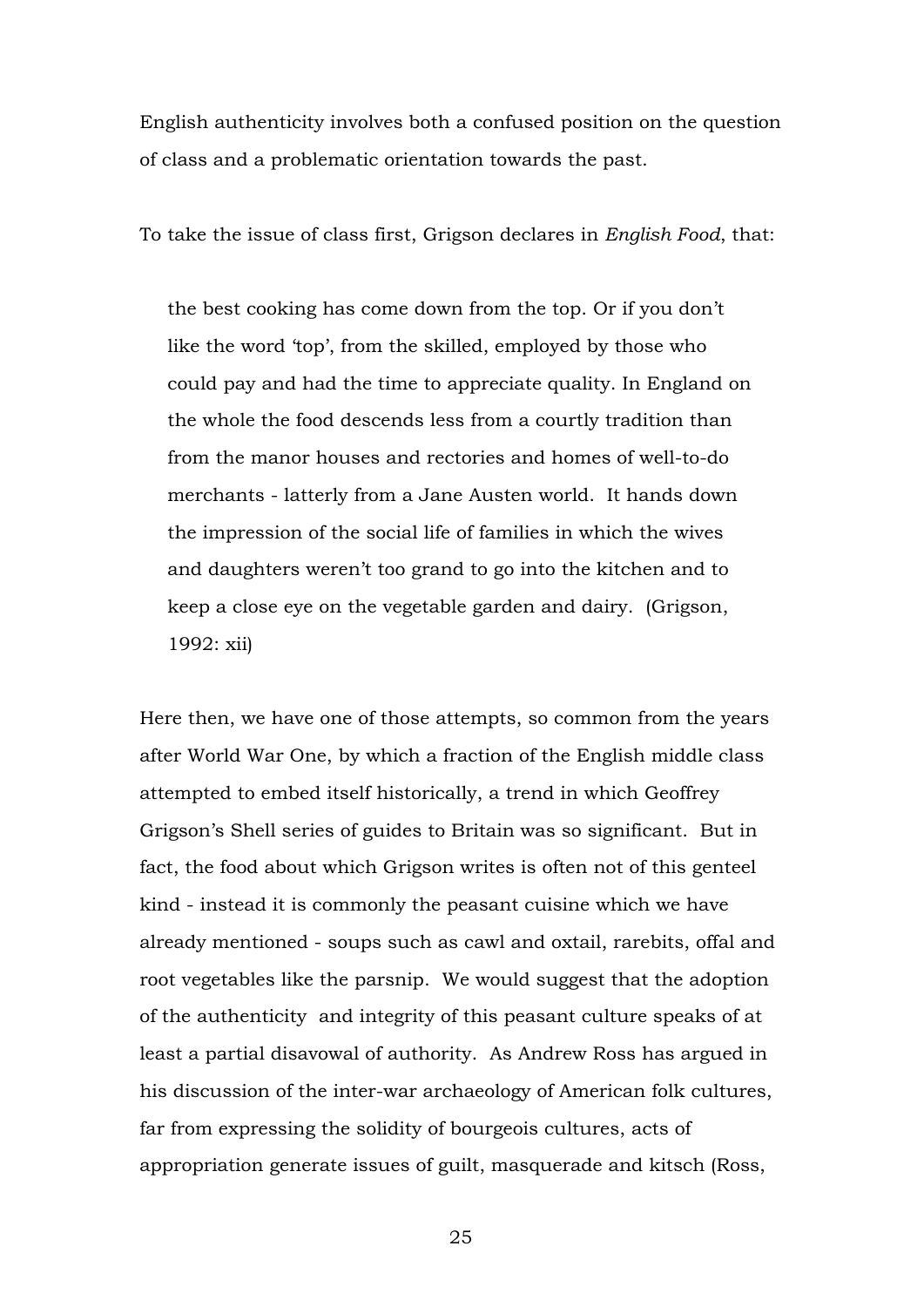1989: 48-9). In Grigson, this guilt is often expressed as a kind of radicalism, a gentle mockery of the church, the monarchy, and of eighteenth century industrialism and a less gentle attack on commerce and government:

'Let them have trash' seems a far worse attitude than 'Let them eat *brioche*.' The latter came from a complete lack of understanding; the former comes from a conniving complicity in lower standards by people who would not accept them for themselves and their families at home. To provide worthless things ... shows what you think of your fellow human beings. In the past food was often adulterated by unscrupulous purveyors ... but at least this was recognized as a vicious thing to do. Now our food is adulterated and spoilt in ways that are entirely legal, even encouraged. (Grigson 1992, xiv)

Equally, the orientation towards the past is not always a confident or coherent one. As the example of curried parsnip soup suggests, the recovery of a tradition often involves its invention (see Hobsbawm and Ranger, 1993). This invention is clearly an attempt to revivify the present through a reading of history as in some ways continuous. But at other times the past is closed off from the present, a refuge from it, and that is suggestive of Grigson's Cambridge literary education in the 1940s. Like other writers within the Arnoldian tradition, Grigson envisages culture belonging to a few 'pockets of good food', residual spaces that might escape what, in a particularly apocalyptic moment, she describes as the 'almost biblical judgement' (1992, xiv) imposed upon massified society.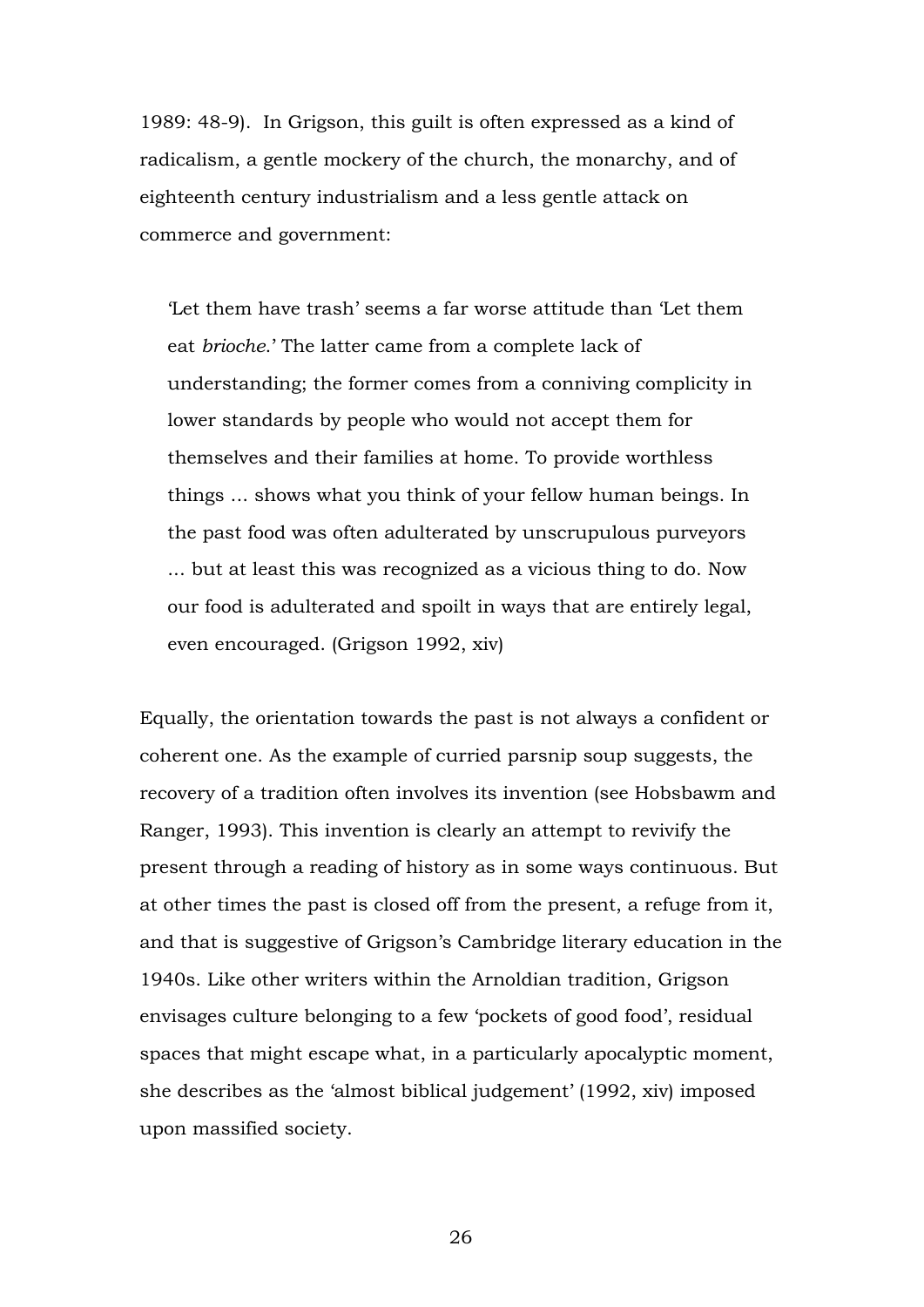#### *Conclusion*

In the course of this article, our central argument has been that the work of David and Grigson needs to be understood in relation to the forms within which food is written about, the gendering of that writing, and its imbrication within the processes of modernity. We have argued firstly that the erudition of their writing developed out of the particularities of their class positions, in turn conveying a sense of their culinary and literary capital. Secondly, we have argued that the often ill-defined nature of their writing allowed them to revaluate their relationship to female domesticity and, indeed, to explore the coordinates of food beyond the domestic sphere. Finally, we have contended that David and Grigson's responses to the processes of modernity are ambivalent. On the one hand, their revaluation of domesticity marks a certain departure from tradition while, on the other, they are to be found in a quest for the authenticity of food customs. We have developed this argument through an exploration of specific moments in their respective works. While the *bruscandoli* episode reveals David's efforts to re-enchant the present through contact with the local and the transient, Grigson's curried parsnip soup recipe suggests some of the insecurities necessarily involved in such an enterprise.

It is clear that within affluent societies, food today is an object of considerable fascination, evidenced by the plethora of food programmes, cookery books and the high profile marketing of certain foodstuffs within the retail sector. Indeed, in a similar vein, we might note the resurgent interest in the work of cookery writers (Castell and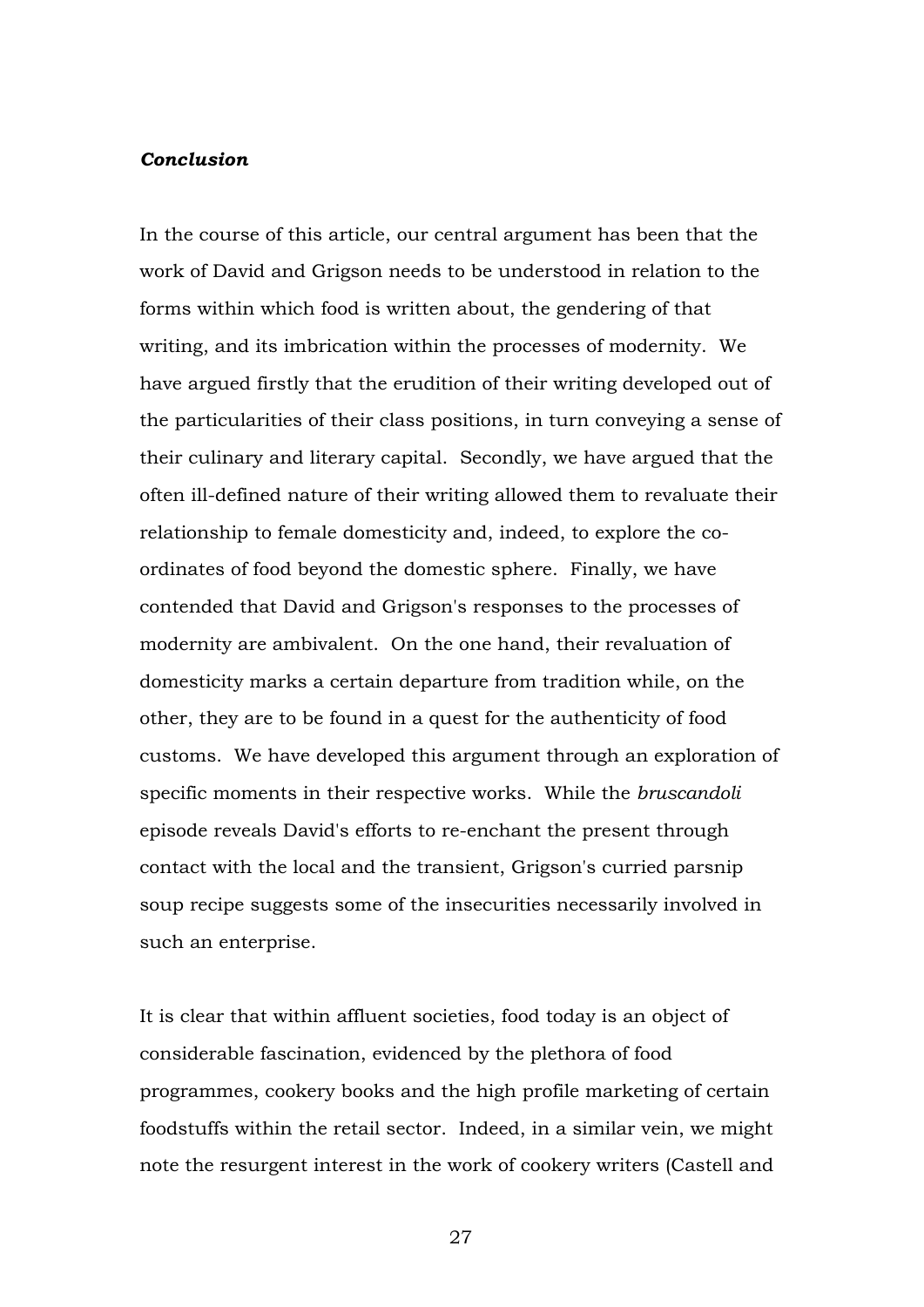Griffin, 1993), including two recent biographies of Elizabeth David (Chaney, 1998; Cooper, 1999). At the same time, food is also an object of widespread anxiety (see Griffiths and Wallace, 1998): recent instances include outbreaks of salmonella, concerns about livestock and BSE, and debates around GM food. One of the tasks of contemporary cultural studies is to undertake an analysis of these various fascinations and anxieties. In examining the work of David and Grigson, we have tried to demonstrate something of the prehistory of today's food cultures. In their reverence for certain food practices, and in their apprehension about the modern erosion of such cuisines, we would conclude that this prehistory is every bit as marked by a sense of culinary fascination and anxiety as the present.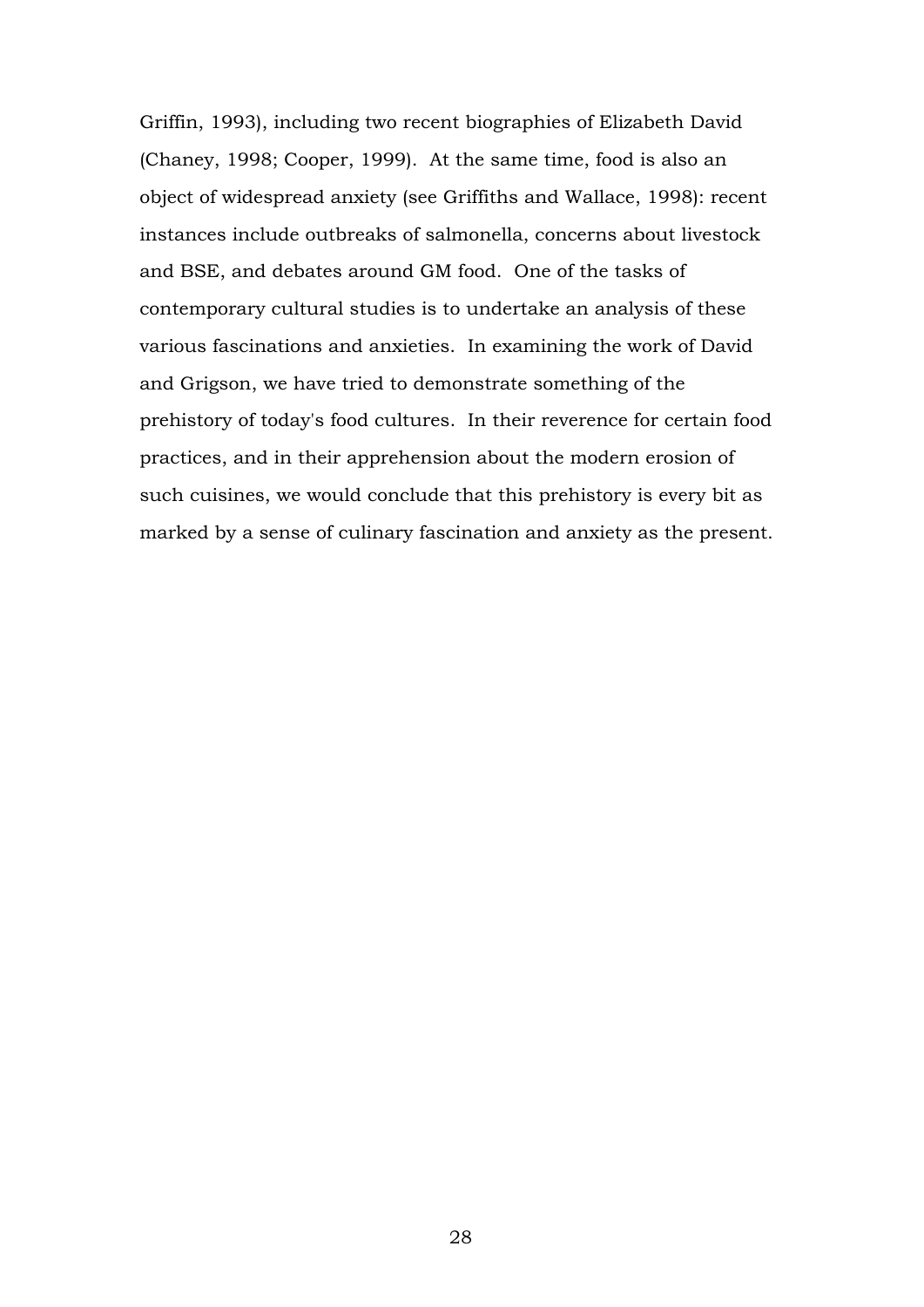#### *References*

- Appadurai, A. (1989) 'How to make a national cuisine: cookbooks in contemporary India', *Comparative Studies in Society and History* 30: 3-24.
- Bell, D. and Valentine, G. (1997) *Consuming Geographies*, London: Routledge.
- Castell, H. and Griffin, K. (1993) *Out of the Frying Pan: seven women who changed the course of postwar cookery*, London: BBC Books.

Chaney, L. (1998) *Elizabeth David: a biography*, London: Pan.

- Cooper, A. (1999) *Writing at the Kitchen Table Elizabeth David: the authorised biography*, London: Viking.
- Corner, J. and Harvey, S. (1991) *Enterprise and Heritage: crosscurrents of national culture*, London: Routledge.
- Counihan, C. and van Esterik, P. (eds) (1997) *Food and Culture: a reader*, London: Routledge.
- Daniels, S. (1994) *Fields of Vision: landscape imagery and national identity in England and the United States*, Cambridge: Polity.

David, E. (1955) 'Two Norman Dishes', *Sunday Times*, 4 September.

----------- (1966) *French Country Cooking* (2nd rev. edn), Harmondsworth: Penguin.

----------- (1970) *French Provincial Cooking* (rev. edn), Harmondsworth: Penguin.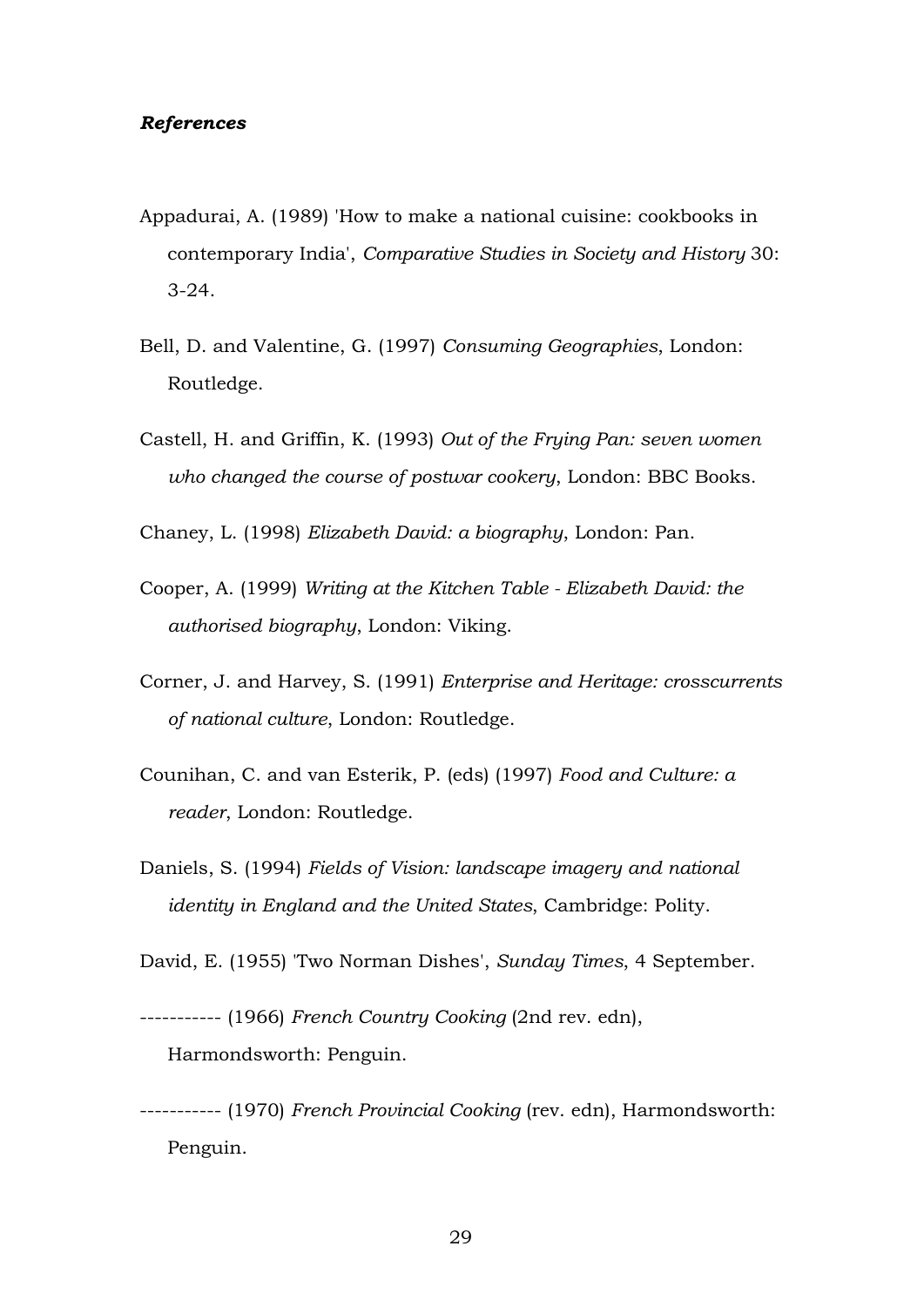----------- (1986) *An Omelette and a Glass of Wine*, Harmondsworth: Penguin.

David, E. (1989) *Italian Food* (rev. edn), Harmondsworth: Penguin.

----------- (1991) *A Book of Mediterranean Food* (2nd rev. edn), Harmondsworth: Penguin.

- Giddens, A. (1990) *The Consequences of Modernity*, Cambridge: Polity Press.
- Griffiths, S. and Wallace, J. (eds) (1998) *Consuming Passions: food in the age of anxiety*, Manchester: Mandolin.

Grigson, J. (1979) *Food with the Famous*, London: Grub Street.

------------- (1991) *Good Things* (rev. edn), Harmondsworth: Penguin.

------------- (1992) *English Food* (2nd rev. edn), Harmondsworth: Penguin.

- Hardyment, C. (1995) *Slice of Life: the British way of eating since 1945*, London: BBC Books.
- Hebdige, D. (1988) *Hiding in the Light*, London: Comedia.

Hennessy, P. (1993) *Never Again: Britain 1945-1951*, London: Vintage.

- Hewison, R. (1987) *The Heritage Industry: Britain in a climate of decline*, London: Methuen.
- Hobsbawm, E. and Ranger, T. (1993) *The Invention of Tradition*, Cambridge: Cambridge University Press.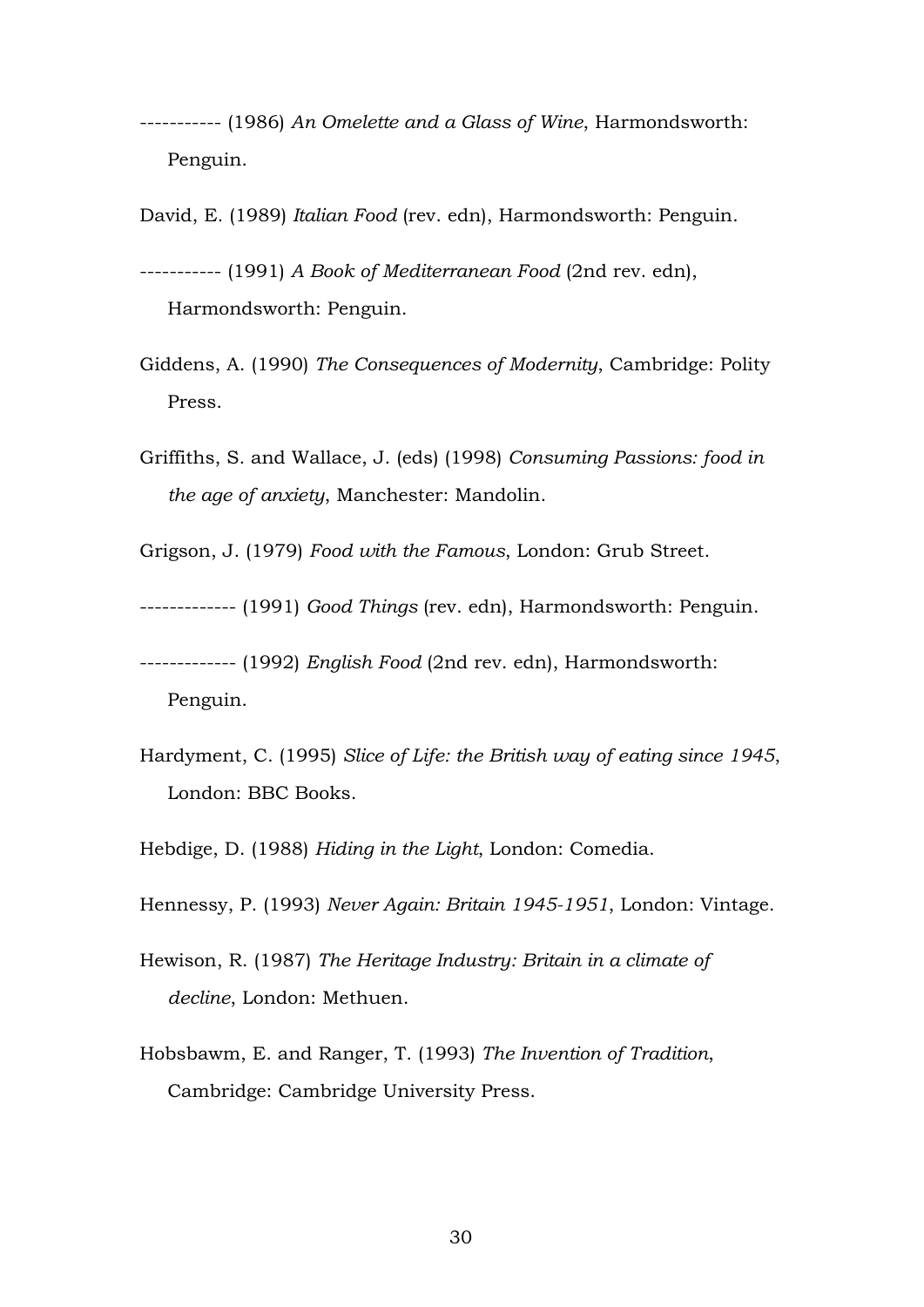- <span id="page-30-1"></span>James, A. (1996) 'Cooking the books: global or local identities in contemporary British food cultures?' in Howes, D. (ed.) *Cross-Cultural Consumption: Global Markets, Local Realities*, London: Routledge.
- ------------- (1997) 'How British is British food?' in Caplan, P. (ed.) *Food, Health and Identity*, London: Routledge.
- Lee, M. (1993) *Consumer Culture Reborn*, London: Routledge.
- Light, A. (1991) *Forever England: femininity, literature and conservatism between the wars*, London: Routledge.
- Mennell, S. (1985) *All Manners of Food: eating and taste in England and France from the Middle Ages to the present*, Oxford: Blackwell.

*New Formations* (1996) 'Conservative Modernity', 28.

- Ross, A. (1989) *No Respect: intellectuals and popular culture*, London: Routledge.
- Warde, A. (1997) *Consumption, Food and Taste*, London: SAGE.
- Wright, P. (1985) *On Living in an Old Country: the national past in contemporary Britain*, London: Verso.

<span id="page-30-0"></span><sup>-</sup>1 This gender divide was further complicated by nationality. In England there was no tradition of male cookery writing (although there was an extensive literature on agriculture and husbandry, referred to by, for example, Grigson), this function being fulfilled by expatriate French chefs such as de Soyer and Carême (see also Mennell, 1985).

<sup>&</sup>lt;sup>2</sup> Dick Hebdige identifies the 'spectre of Americanisation' (Hebdige, 1988: 52) as one of the key points of reference in organising both the anxieties and the